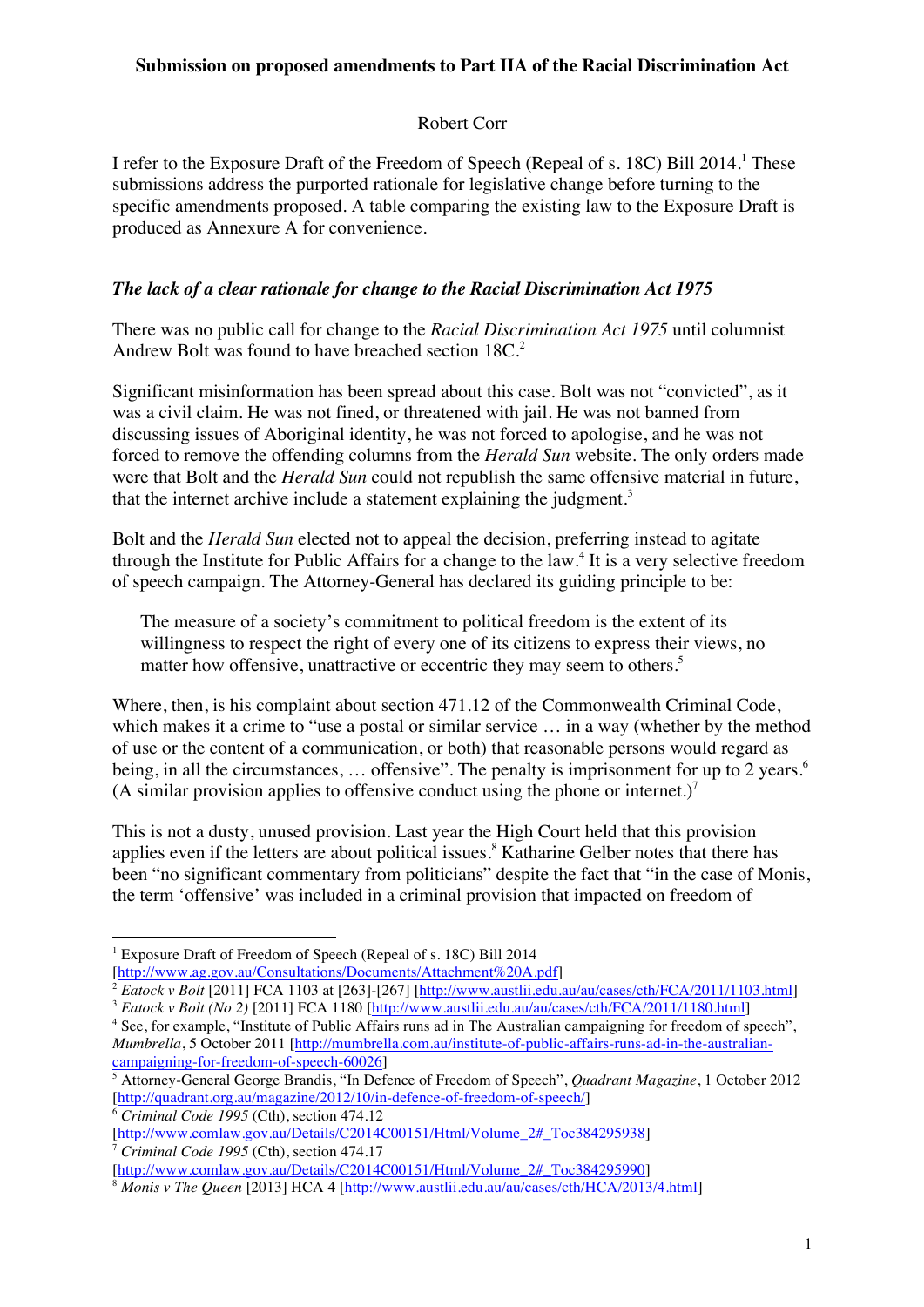speech."<sup>9</sup> But Monis was a Muslim man making offensive comments about Australian soldiers, not a white man making offensive comments about Aboriginal people he decided were too pale. The right to be a bigot has its limits.

Even when the discussion is limited to section 18C, it is not clear that there is any compelling need for change. In his press conference releasing the Exposure Draft bill, the Attorney-General claimed "as illustrated by the decision in the Bolt case, although not only by that decision, the current language of Section 18C is unreasonably restrictive on freedom of speech".<sup>10</sup> Pressed in an interview to nominate even one other decision, he was unable to do so:

*Attorney-General:* First, that as it was previously written, Section 18C penalised legitimate public discussion of issues concerning race.

*Speers:* What evidence is there of that?

*Attorney-General:* Well we saw it infamously in the Bolt case itself.

*Speers:* That's one case.

*Attorney-General:* There's a lot of anecdotal evidence of the chill effect that that had upon newspapers and other media outlets in publishing or otherwise discussing….

*Speers:* Really?

*Attorney-General:* Yes, I've heard a lot of anecdotal evidence from your colleagues about that.

*Speers:* Are there any other cases that you believe [inaudible] stifling of free speech?

*Attorney-General:* I want to focus on the Bolt case because I think that's the extreme example.

*Speers:* Any others?

!!!!!!!!!!!!!!!!!!!!!!!!!!!!!!!!!!!!!!!!!!!!!!!!!!!!!!!

*Attorney-General:* Yes there are but let's concentrate on Mr Bolt's case...<sup>11</sup>

It is difficult to take seriously the idea that there is a major problem with the law demanding urgent reform, when the Attorney-General can not substantiate his own claim that there are multiple cases that have been unjustly decided under the current provision.

The suggestion that the Bolt case has had a "chilling" effect on debate about racial issues is similarly hard to accept. Against the Attorney-General's secret anecdotal evidence, there is direct evidence that the public discussion of Aboriginal identity continues:

! Bolt himself continues to single out pale Aboriginal people and suggest that his unlawful comments should be extended to these new targets. He does so by posting

<sup>&</sup>lt;sup>9</sup> Katharine Gelber, "Monis v The Queen; A-G South Australia v City of Adelaide – Consequences for Freedom of Expression", Speech to Constitutional Law Conference, Gilbert + Tobin Centre of Public Law, 14 February 2014

<sup>[</sup>http://www.gtcentre.unsw.edu.au/sites/gtcentre.unsw.edu.au/files/2014\_con\_law\_conf\_papers\_kath\_gelber.pdf] <sup>10</sup> Attorney-General George Brandis, Press Conference, Parliament House, 25 March 2014

<sup>[</sup>http://www.attorneygeneral.gov.au/transcripts/Pages/2014/First%20Quarter/25March2014-PressConference-ParliamentHouse.aspx]

<sup>&</sup>lt;sup>11</sup> Attorney-General George Brandis, Interview with David Speers, Sky News, 25 March 2014 [http://www.attorneygeneral.gov.au/transcripts/Pages/2014/First%20Quarter/25March2014DavidSpeersSkyNew s.aspx]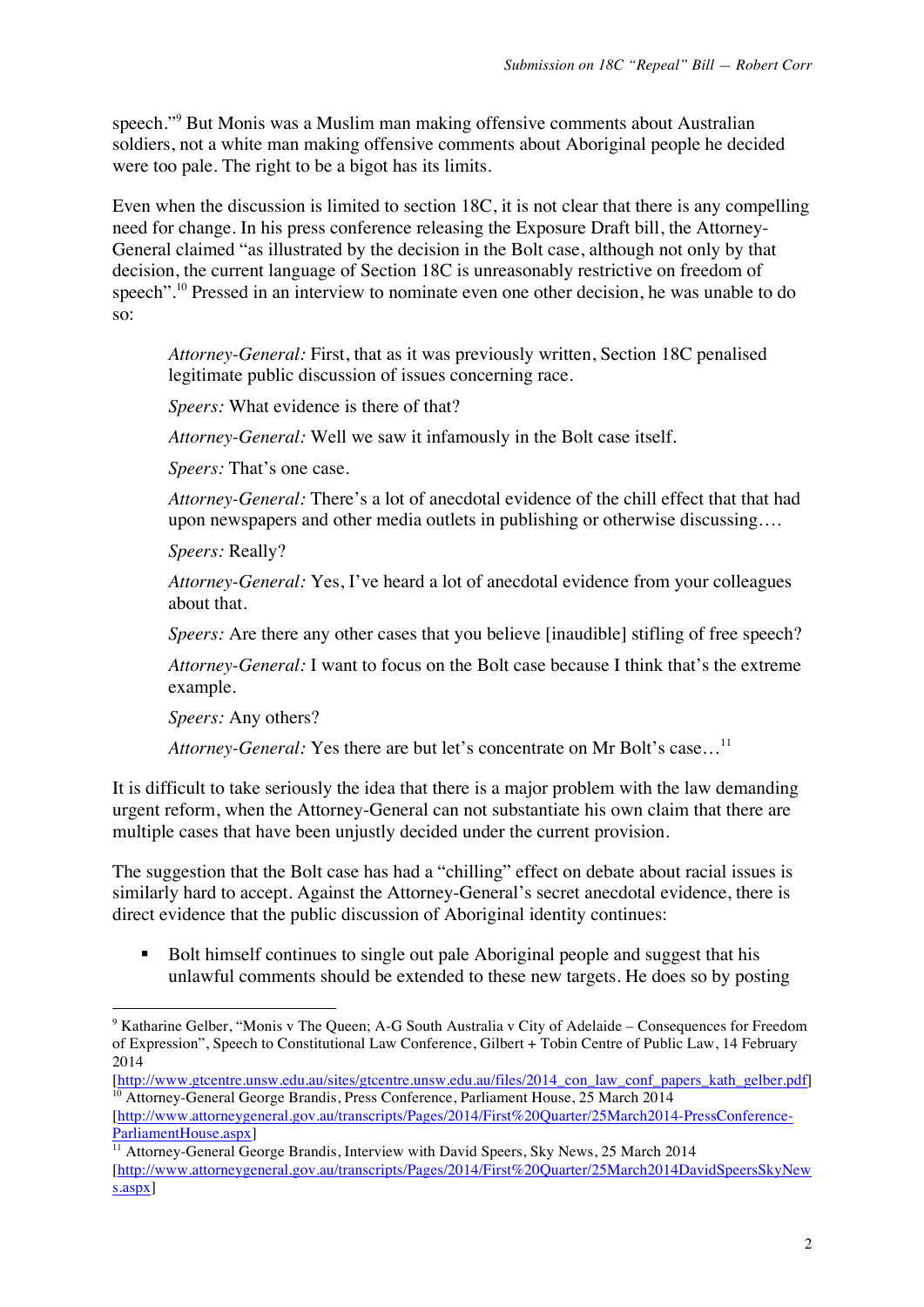photos on his blog and writing along the lines of "No comment for legal reasons, thanks to the Racial Discrimination Act".<sup>12</sup> This is akin to a child who is told to stop poking their sibling, who shifts strategy and instead holds their finger millimetres from their sibling's face, saying, "I'm not touching you! I'm not touching you!" The form of conduct is different, but the effect is similar. Of course, Bolt would be free to fulsomely discuss the issue of Aboriginal identity if he was willing to conduct proper research, to avoid "grossly incorrect" comments and "significant distortion of the facts",<sup>13</sup> and refrain from gratuitous abuse. He chooses not to do so.

- ! Neither are the commenters on Bolt's blog "chilled", despite the fact that they must be acutely sensitive to the *Eatock v Bolt* decision given his frequent references to it. The @boltcomments Twitter account preserves these posts for posterity. An example: "I'm sick of traitors and wreckers from other cultures and religions wrecking what we the White (yes White) founders of the modern Australian nation have built."14 Another: "Repeal … the immigration program,we were never consulted to see if we wanted Primitives from africa and islamofascist countries or whether we shoul pay the keep of thousands of white 'aborigines' ,scrap special treatment for aborigines liberate them from socialist Nannies ,let the be like everyone else."15 If public discussion including the use of racial slurs has not been deterred at Andrew Bolt's own website, it is hard to see how it could have been deterred elsewhere.
- ! In November 2011, just over a month after the Bolt decision, Anthony Dillon wrote a column for ABC's *The Drum* observing that "while identification as an Aboriginal Australian is a matter for individuals to decide for themselves, the way in which we allocate funds and resources to helping those Aboriginal people who are most disadvantaged is a matter of public concern".<sup>16</sup> In 2012, he wrote another column noting that "there are benefits for identifying as Aboriginal… typically relate[d] to schemes and incentives to address the disadvantage experienced by many Aboriginal people. … Should all people who identify as being Aboriginal be entitled to access such benefits?" He wondered, "if the gentleman using the coffee analogy was to order a cup of coffee in a shop and was presented with a cup of milk with a small sprinkling of coffee powder, would he be satisfied that he received a cup of coffee?"17 Lively debate ensued in the comments thread below these articles, as is typical of posts on that website. This discussion about the definition of Aboriginal identity and how it relates to qualification for financial benefits was not "chilled" by the Bolt decision.
- ! On the very day that the Attorney-General released the Exposure Draft, *The Australian* published a column by Gary Johns about "the mind-numbing nonsense of

[http://www.theage.com.au/victoria/andrew-bolt-australias-least-accurate-columnist-20111001-1l2zl.html]  $\frac{14}{14}$  Screen capture taken by @boltcomments, 27 March 2014

<sup>!!!!!!!!!!!!!!!!!!!!!!!!!!!!!!!!!!!!!!!!!!!!!!!!!!!!!!!</sup> <sup>12</sup> This strategy is described by Marcia Langton, "The Nature of My Q&A Apology to Andrew Bolt", 18 March 2014 [http://nacchocommunique.com/2014/03/18/naccho-aboriginal-health-and-racism-marcia-langton-thenature-of-my-q-and-a-apology-to-andrew-bolt/]

<sup>13</sup> "Andrew Bolt: Australia's least accurate columnist?" *The Age, 2 October 2011*

<sup>[</sup>https://twitter.com/boltcomments/status/448976000039129090]  $\frac{15}{15}$  Screen capture taken by @boltcomments, 28 March 2014

<sup>[</sup>https://twitter.com/boltcomments/status/449363303312015360]

<sup>&</sup>lt;sup>16</sup> Anthony Dillon, "Addressing disadvantage is no identity game", *The Drum*, ABC, 3 November 2011 [http://www.abc.net.au/unleashed/3617602.html]

<sup>&</sup>lt;sup>17</sup> Anthony Dillon, "Indigenous identity distracts from the real issues", *The Drum*, ABC, 27 March 2012 [http://www.abc.net.au/unleashed/3915412.html]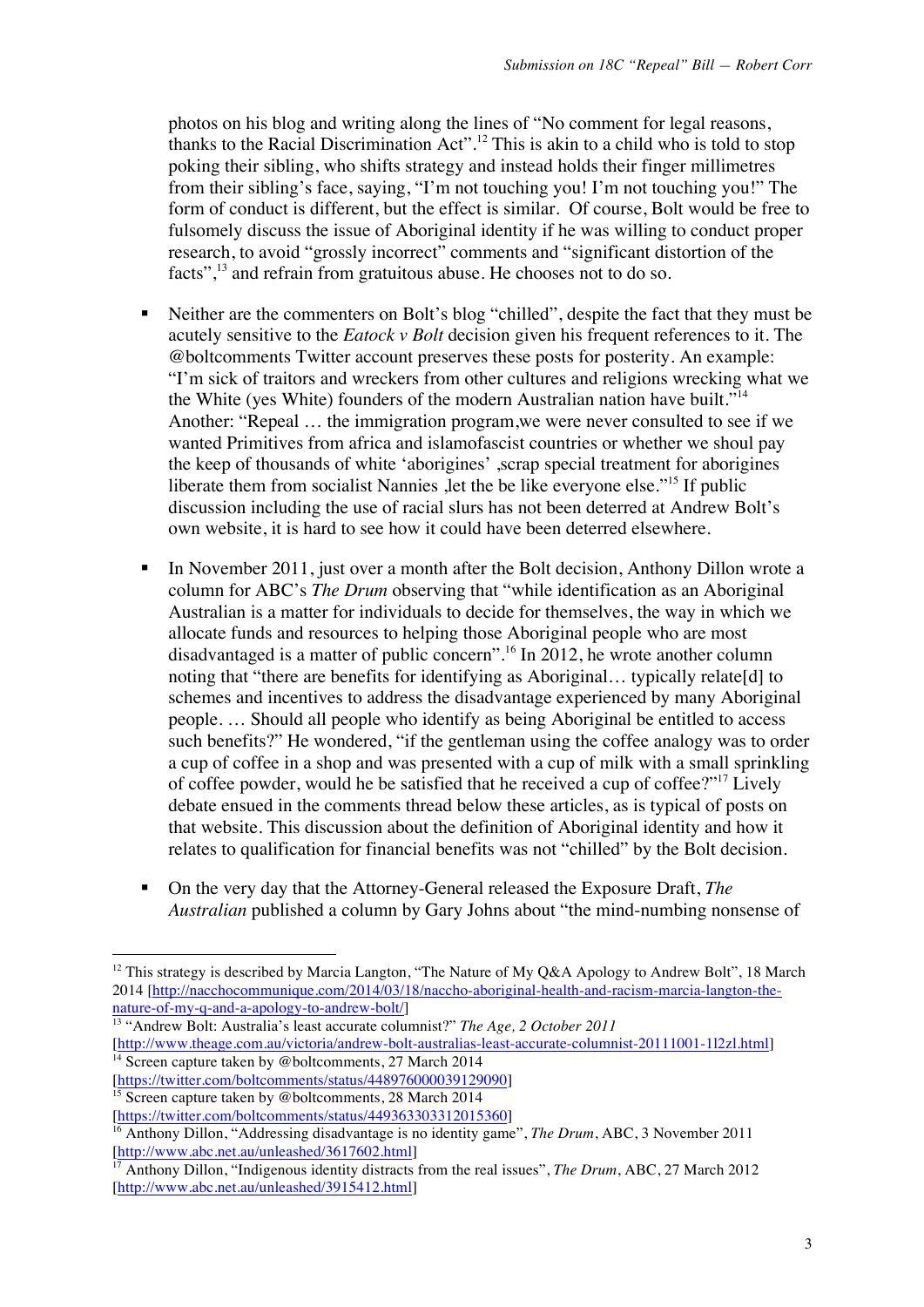Aboriginal recognition", in which he criticised what he calls "the Aboriginal industry" for using Aboriginal identity to "seek advantage over others and to -excuse behaviour tolerated in no other citizens. Aboriginality itself has become problematic." He complained that "Aboriginal benefit[s] such as a housing or business loan, Abstudy, special -assistance, or the waiver of school or TAFE fees... and 'indigenous' graduate positions" in the public service. This is *precisely* the issue that Bolt claims motivated the articles that infringed section 18C. Gary Johns has not been deterred from discussing this issue in strident terms; indeed, the column is advance marketing for a book to be published in May.<sup>18</sup>

The Attorney-General has offered no evidence that debate of these issues has been "chilled". He has not nominated any case other than Bolt's to illustrate flaws in the Act. Other commentators are able to make the same arguments as Bolt, in strong terms, without resorting to gratuitous abuse. The Attorney-General has not explained why Bolt's freedom of speech should not be tempered by a responsibility to avoid unduly harming others.

There is no good reason to alter section 18C and the related provisions of the Act. Nevertheless, I will address each of the proposed amendments in detail.

| <b>Current provision</b>                                                           |     |                                                                                                                                                  |                                                                             |     | <b>Exposure Draft provision</b> |                                                                                                                         |
|------------------------------------------------------------------------------------|-----|--------------------------------------------------------------------------------------------------------------------------------------------------|-----------------------------------------------------------------------------|-----|---------------------------------|-------------------------------------------------------------------------------------------------------------------------|
| 18C. Offensive behaviour because of race, colour or<br>national or ethnic origin   |     |                                                                                                                                                  |                                                                             |     |                                 |                                                                                                                         |
| (1)<br>It is unlawful for a person to do an act, otherwise than<br>in private, if: |     | (1)                                                                                                                                              | It is unlawful for a person to do an act, otherwise than<br>in private, if: |     |                                 |                                                                                                                         |
|                                                                                    | (a) | the act is reasonably likely, in all the                                                                                                         |                                                                             | (a) |                                 | the act is reasonably likely:                                                                                           |
|                                                                                    |     | circumstances, to offend, insult, humiliate or<br>intimidate another person or a group of people;<br>and                                         |                                                                             |     | (i)                             | to vilify another person or a group of<br>persons; or                                                                   |
|                                                                                    |     |                                                                                                                                                  |                                                                             |     | (ii)                            | to intimidate another person or a group<br>of persons, and                                                              |
|                                                                                    | (b) | the act is done because of the race, colour or<br>national or ethnic origin of the other person or of<br>some or all of the people in the group. |                                                                             | (b) |                                 | the act is done because of the race, colour or<br>national or ethnic origin of that person or that<br>group of persons. |
|                                                                                    |     |                                                                                                                                                  | (2)<br>For the purposes of this section:                                    |     |                                 |                                                                                                                         |
|                                                                                    |     |                                                                                                                                                  |                                                                             | (a) |                                 | vilify means to incite hatred against a person or<br>a group of persons;                                                |
|                                                                                    |     |                                                                                                                                                  |                                                                             | (b) | harm:                           | intimidate means to cause fear of physical                                                                              |
|                                                                                    |     |                                                                                                                                                  |                                                                             |     | (i)                             | to a person; or                                                                                                         |
|                                                                                    |     |                                                                                                                                                  |                                                                             |     | (ii)                            | to the property of a person; or                                                                                         |
|                                                                                    |     |                                                                                                                                                  |                                                                             |     | (iii)                           | to the members of a group of persons.                                                                                   |
|                                                                                    |     |                                                                                                                                                  |                                                                             |     |                                 |                                                                                                                         |

### *Amendments to subsection 18C(1)*

<sup>&</sup>lt;sup>18</sup> Gary Johns, "Equality at risk as consequences of recognition are unclear", *The Australian*, 25 March 2014 [http://www.theaustralian.com.au/opinion/columnists/equality-at-risk-as-consequences-of-recognition-areunclear/story-fn8v83qk-1226863594422]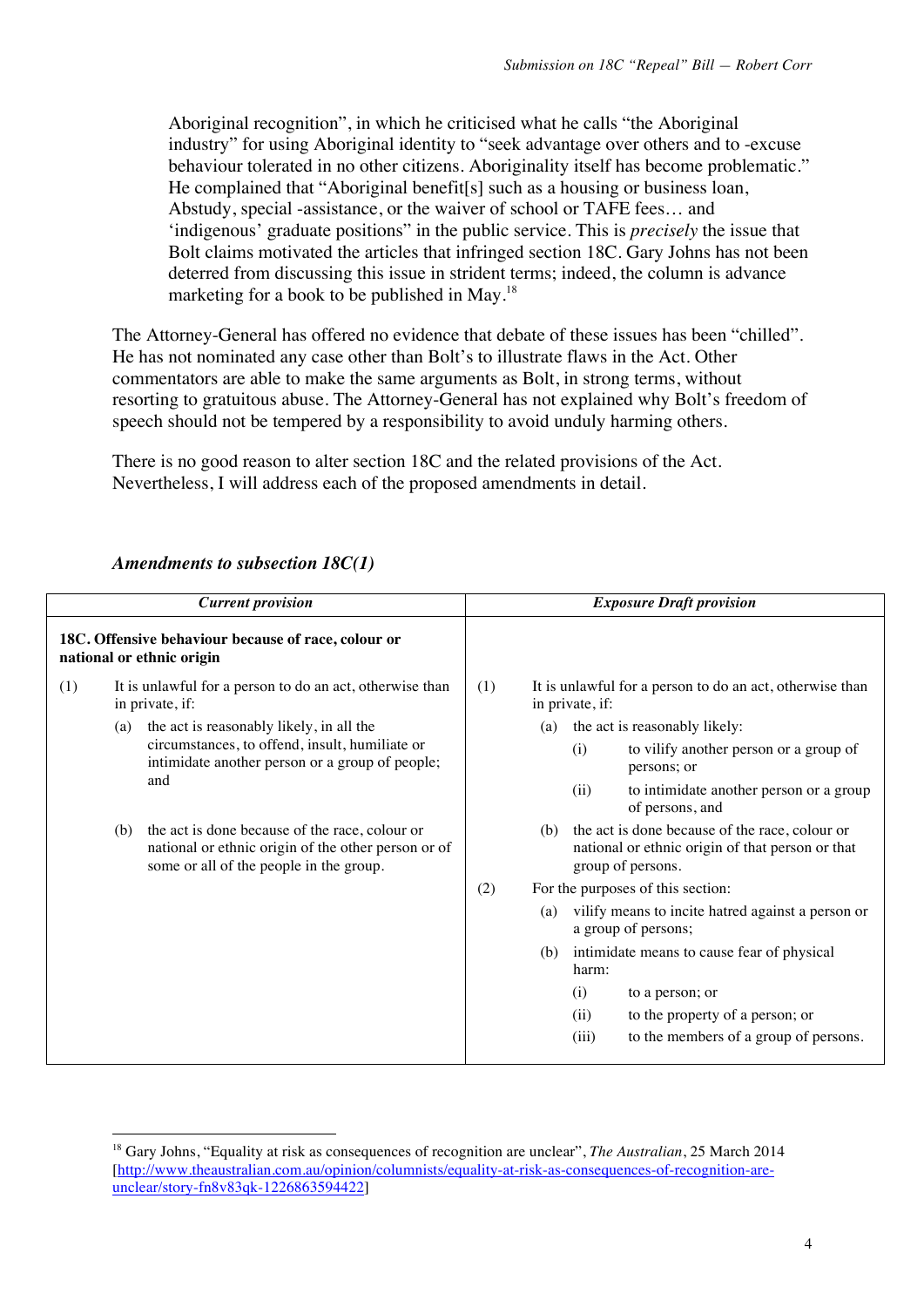## **Removal of "offend, insult, humiliate"**

The core of the Attorney-General's proposal is the removal of the words "offend, insult, humiliate" from subsection  $18C(1)(a)$ . (In addition, the definition of the word "intimidate" been significantly altered by the new subsection (2)(b). This aspect is addressed separately below.)

Announcing the proposed reform, the Attorney-General remarked, "Those three words – offend, insult and humiliate – describe what has sometimes been called hurt feelings. It is not in the Government's view the role of the state to ban conduct merely because it might hurt the feelings of others."<sup>19</sup> In a subsequent interview he referred to "things may be said which they find personally wounding or offensive or insulting".<sup>20</sup> With respect, these comments reflect a significant misunderstanding of the way in which the current legislation operates.

The first issue is that the Attorney-General implies that determinations under section 18C are made on the basis of the personal, subjective "hurt feelings" of the complainant. That is not the case. Decisions have consistently required an objective test be applied—the question is how would an ordinary, reasonable member of the affected community have been harmed by the conduct.

The phrase "offend, insult, humiliate or intimidate" is not defined in the Act. It has been interpreted by judges over almost twenty years, and they have clearly and consistently ruled that mere "hurt feelings" do not attract sanction under subsection  $18C(1)(a)$ .

Justice French (then of the Federal Court) noted that "[t]he criteria for determining the outer limits of the conduct caught by Pt IIA and the words 'offend, insult, humiliate or intimidate' must be judged  $\ldots$  having regard to the objectives of the legislation".<sup>21</sup> As to the latter, he quoted Attorney-General Michael Lavarche's second reading speech, which indicated that a narrow interpretation should be taken:

The requirement that the behaviour complained about should 'offend, insult, humiliate or intimidate' is the same as that used to establish sexual harassment in the Sex Discrimination Act. The commission is familiar with the scope of such language and has applied it in a way that deals with serious incidents only.<sup>22</sup>

Similarly, Justice Kiefel ruled: "To 'offend, insult, humiliate or intimidate' are profound and serious effects, not to be likened to mere slights."<sup>23</sup> More recently, Justice Barker confirmed

<sup>!!!!!!!!!!!!!!!!!!!!!!!!!!!!!!!!!!!!!!!!!!!!!!!!!!!!!!!</sup> <sup>19</sup> Attorney-General George Brandis, Press Conference, Parliament House, 25 March 2014 [http://www.attorneygeneral.gov.au/transcripts/Pages/2014/First%20Quarter/25March2014-PressConference-ParliamentHouse.aspx]

<sup>&</sup>lt;sup>20</sup> Attorney-General George Brandis, Interview with Rafael Epstein, ABC 774 Drive, 27 March 2014 [http://www.attorneygeneral.gov.au/transcripts/Pages/2014/First%20Quarter/27March2014- RaphaelEpsteinABC774Drive.aspx]

 $\frac{1}{21}$  Bropho v Human Rights & Equal Opportunity Commission [2004] FCAFC 16 [http://www.austlii.edu.au/au/cases/cth/FCAFC/2004/16.html]

<sup>&</sup>lt;sup>22</sup> Attorney-General Michael Lavarche, Second Reading Speech on the Racial Hatred Bill 1994, House of Representatives Hansard, 15 November 2004

<sup>[</sup>http://parlinfo.aph.gov.au/parlInfo/search/display/display.w3p;query=Id%3A%22chamber%2Fhansardr%2F19

<sup>&</sup>lt;sup>23</sup> *Creek v Cairns Post Pty Ltd* [2001] FCA 1007 at [16] [http://www.austlii.edu.au/au/cases/cth/federal\_ct/2001/1007.html]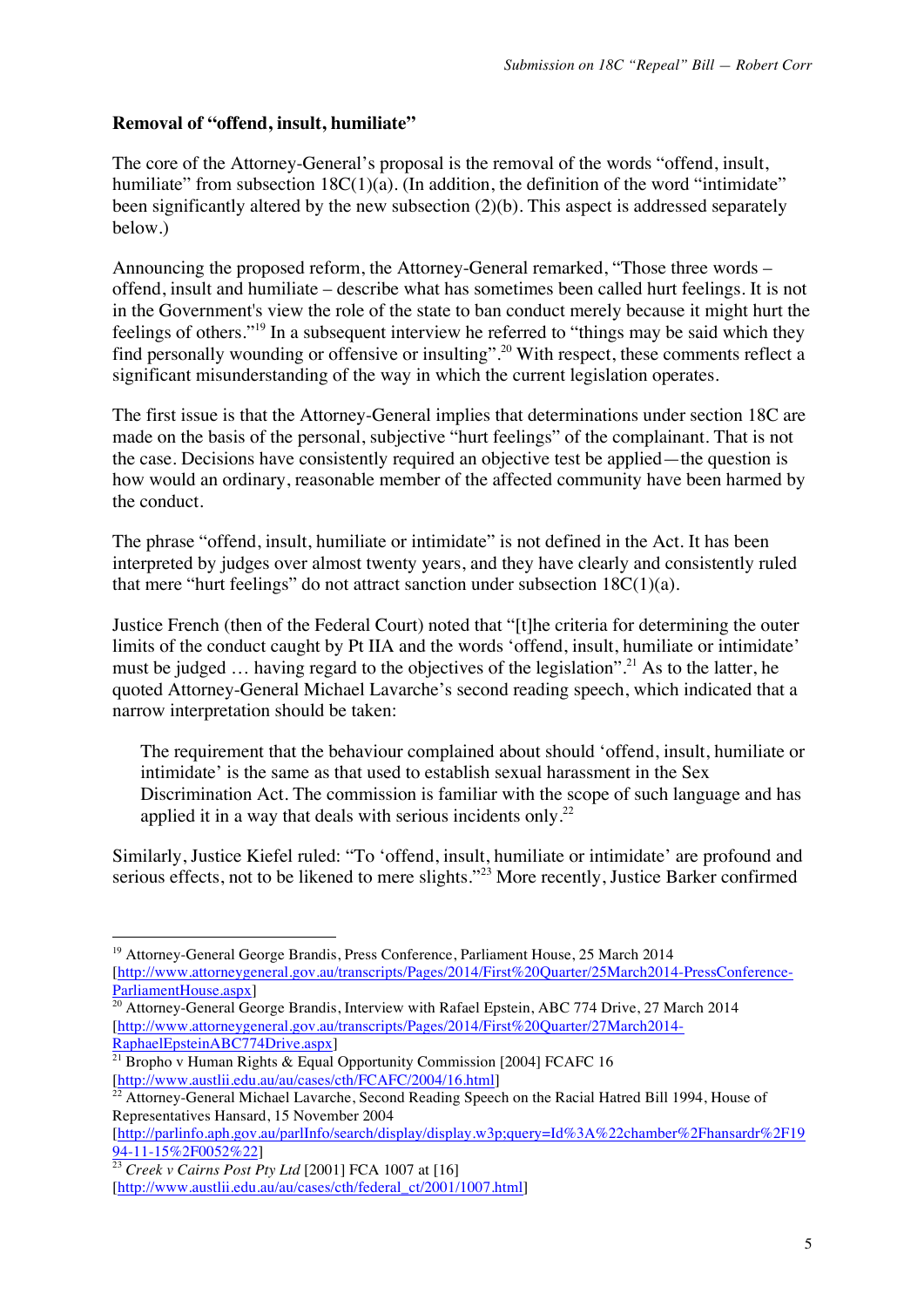that the view that subsection  $18C(1)(a)$  "is intended, put generally, to deal with serious effects or consequences, has now been generally adopted and applied".<sup>24</sup>

Justice Bromberg offered this explanation for limiting the scope of the phrase:

[T]he section is at least primarily directed to serve public and not private purposes… That suggests that the section is concerned with consequences it regards as more serious than mere personal hurt, harm or fear. It seems to me that s 18C is concerned with mischief that extends to the public dimension. A mischief that is not merely injurious to the individual, but is injurious to the public interest and relevantly, the public's interest in a socially cohesive society. … In my view, "offend, insult, humiliate or intimidate" were not intended to extend to personal hurt unaccompanied by some public consequence of the kind Part IIA is directed to avoid.<sup>25</sup>

It is clear from the second reading speech and judicial decisions that "offend, insult, humiliate" is not the same as "hurt feelings"; it is not the same as the subjective feelings of the complainant, it must involve profound or serious effects, and it must involve some public consequence.

It is concerning that the Attorney-General's rationale for removing the words does not reflect the way they have been defined in the courts. Nevertheless, if a Queen's Counsel has difficulty understanding how statutory terms are interpreted by the courts, it can be assumed that the general public might hold similar misconceptions. Certainly the "hurt feelings" fallacy can be observed in much of the commentary around the proposed amendment.<sup>26</sup>

It is appropriate, then, to clarify the text of the Act to reflect the judicial definition. This would improve public understanding of the provision by providing a clear, statutory indication of the scope of prohibited conduct. As Dan Meagher has argued, better aligning the words of the statute with parliament's intention "may assist citizens in better understanding the scope of racial vilification laws and their corresponding legal rights and obligations and facilitate more consistent and predictable judicial and administrative decision-making".27

**Recommendation:** The words "offend, insult, humiliate" should be retained, but Section 18C should be amended to insert the following after subsection (1)(a):

"(aa) the act is reasonably likely, in all the circumstances, to have profound or serious effects: and"

!!!!!!!!!!!!!!!!!!!!!!!!!!!!!!!!!!!!!!!!!!!!!!!!!!!!!!!

[http://www.theaustralian.com.au/business/opinion/community-standards-form-the-benchmark/story-e6frg9uf-1226873926985] Anthony Dillon suggests claims under the Act amount to a complainant saying "you hurt my feelings" [http://www.theaustralian.com.au/opinion/claims-of-racism-more-damaging-than-the-real-thing/storye6frg6zo-1226865662773] Frank Salter complains that supporters of the Act "dwell on the hurt feelings and their own sense of outrage" [http://quadrant.org.au/opinion/qed/2014/03/section-18c-multiculturalism-power/]

<sup>24</sup> *Clarke v Nationwide News Pty Ltd trading as The Sunday Times* [2012] FCA 307at [69] [http://www.austlii.edu.au/au/cases/cth/FCA/2012/307.html]

<sup>&</sup>lt;sup>25</sup> *Eatock v Bolt* [2011] FCA 1103 at [263]-[267] [http://www.austlii.edu.au/au/cases/cth/FCA/2011/1103.html] <sup>26</sup> Chris Merritt writes of "the caretaker for the hurt feelings of every citizen"

<sup>&</sup>lt;sup>27</sup> Dan Meagher, "So Far So Good? A Critical Evaluation of Racial Vilification Laws in Australia" (2004) 32 *Federal Law Review* 225 at 252 [http://flr.law.anu.edu.au/sites/flr.anulaw.anu.edu.au/files/flr/Meagher\_0.pdf]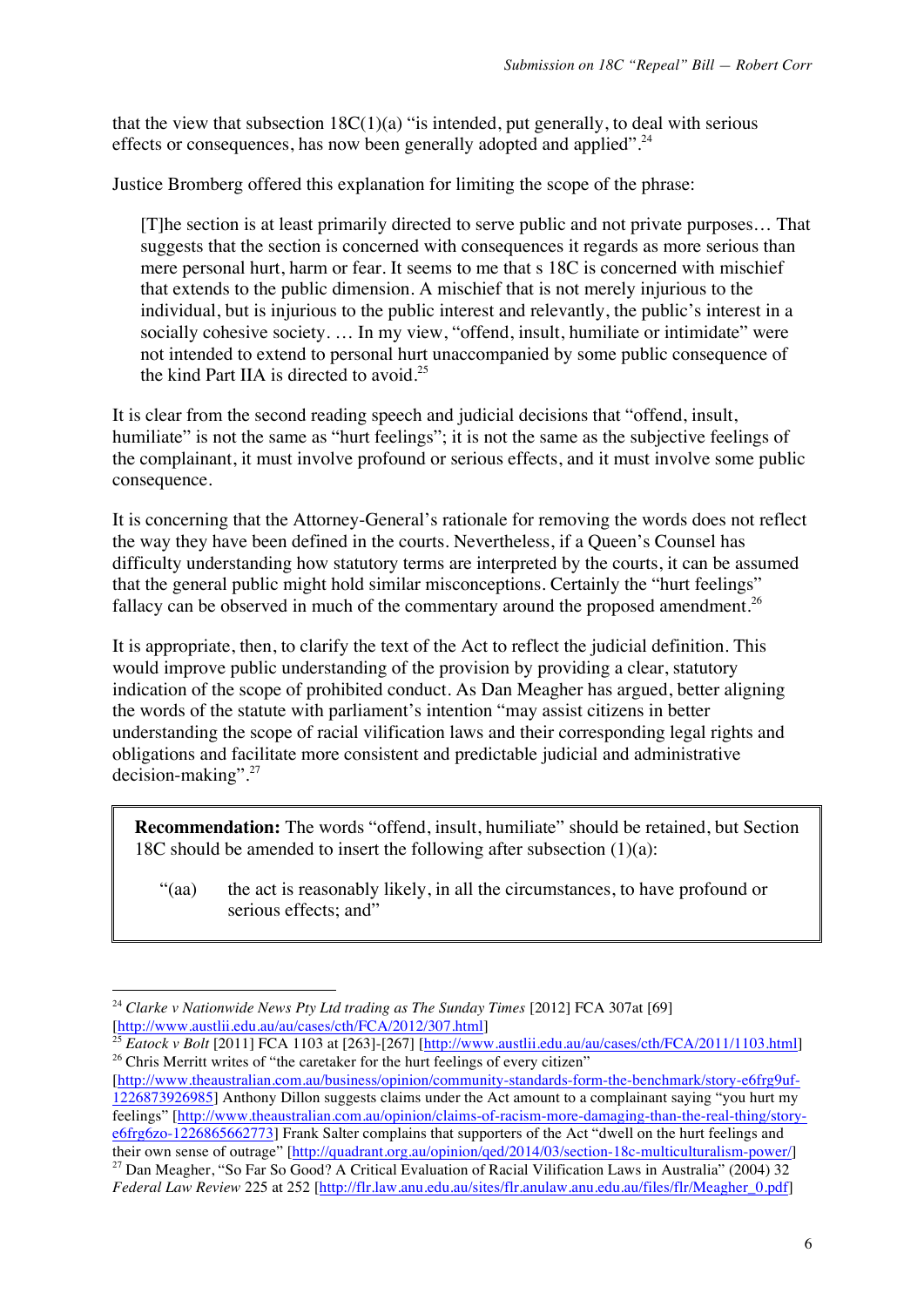## **Inclusion of a new, narrowly defined "intimidate"**

In announcing his proposed amendment, the Attorney-General claimed: "Intimidate, however, stays, because intimidate is not about hurting peoples' feelings. ... So intimidation, in our view, should stay."<sup>28</sup> In an interview he said "we have decided to remove offend, insult, humiliate, retain intimidate".<sup>29</sup> In a later opinion column, he wrote, "Conduct which intimidates (i.e., causes fear) will remain."30

However, this misrepresents the proposal. Rather than give "intimidate" its ordinary meaning, the proposed subsection (2)(b), would statutorily constrain it by excluding threats of non-physical harm. This is of significant concern because psychological impacts are a common feature of racial vilification cases, and a narrow definition of "intimidation" may exclude some serious examples of racial abuse from sanction.

For example, in *Rugema v Gadsten Pty Ltd & Derkes*, there was no suggestion of physical intimidation, but "Mr Rugema suffered a severe major depressive disorder with significant pain and suffering and loss of enjoyment of life as the result of the racial abuse."<sup>31</sup> In *Gama v Qantas Airways Ltd (No 2)*, again there was no physical intimidation, but "the found discriminatory events did contribute to Mr Gama's depressive illness" and "[t]he medical evidence is quite clear that Mr Gama's condition is very serious".<sup>32</sup> Under the proposed, narrow definition of "intimidate", it is not clear that these complainants would have had grounds to proceed.

Daniel Meyerowitz-Katz shares this concern:

!!!!!!!!!!!!!!!!!!!!!!!!!!!!!!!!!!!!!!!!!!!!!!!!!!!!!!!

Limiting intimidation to fear of physical harm to person or property would exclude cases where persons were fearful for their dignity or quality of life, but not necessarily of violence. For example, it would make legal the incident in *Kanapathy v In De Braekt*,<sup>33</sup> in which a Singaporean security guard at a court was viciously abused by a lawyer after trying to conduct a routine security check on her. It is unlikely that he would have felt fearful of physical harm and she most likely did not incite hatred towards him, but the incident was sufficiently serious to have her stricken from the roll of legal practitioners for bringing the profession into disrepute, and to cause him to suffer significant psychological harm.<sup>34</sup>

<sup>&</sup>lt;sup>28</sup> Attorney-General George Brandis, Press Conference, Parliament House, 25 March 2014 [http://www.attorneygeneral.gov.au/transcripts/Pages/2014/First%20Quarter/25March2014-PressConference-ParliamentHouse.aspx]

<sup>&</sup>lt;sup>29</sup> Attorney-General George Brandis, Interview with David Speers, Sky News, 25 March 2014 [http://www.attorneygeneral.gov.au/transcripts/Pages/2014/First%20Quarter/25March2014DavidSpeersSkyNew s.aspx]

<sup>&</sup>lt;sup>30</sup> Attorney-General George Brandis, "Why the law has to change", Australian Jewish News, 3 April 2014 [http://www.attorneygeneral.gov.au/Mediareleases/Pages/2014/SecondQuarter/3April2014-Opinionpiece-Whythelawhastochange.aspx]

<sup>31</sup> *Rugema v Gadsten Pty Ltd & Derkes* [1997] HREOCA 34 [http://www.austlii.edu.au/au/cases/cth/HREOCA/1997/34.html]

<sup>32</sup> *Gama v Qantas Airways Ltd* (No.2) [2006] FMCA 1767 at [125]

<sup>[</sup>http://www.austlii.edu.au/au/cases/cth/FMCA/2006/1767.html]

<sup>&</sup>lt;sup>33</sup> *Kanapathy v In De Braekt (No.4)* [2013] FCCA 1368 [http://www.austlii.edu.au/cgibin/sinodisp/au/cases/cth/FCCA/2013/1368.html]

<sup>&</sup>lt;sup>34</sup> Daniel Meyerowitz-Katz, "Exposure draft of the Freedom of Speech (Repeal of S. 18C) Bill 2014: Initial Analysis", Australia-Israel Jewish Affairs Council, 25 March 2014 [http://aijac.org.au/news/article/exposuredraft-of-the-freedom-of-speech-repeal-o]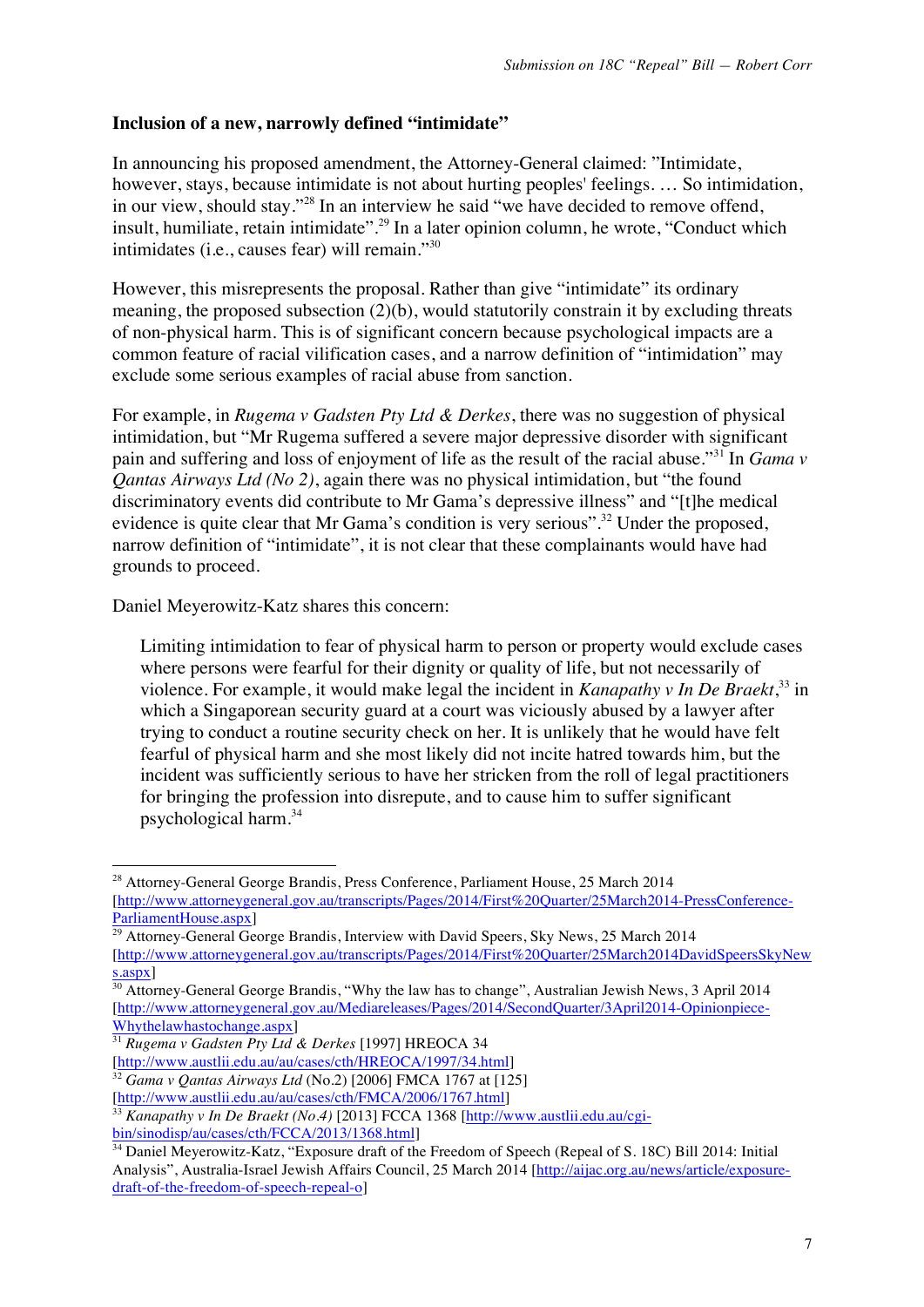Any move to legalise racial abuse that causes serious psychological harm should be rejected.

### **Inclusion of a narrowly defined "vilify"**

Despite removing "offend, insult, humiliate" and circumscribing "intimidate", the Attorney-General nevertheless claimed, "These are the strongest protections against racism that have ever appeared in any Commonwealth act".<sup>35</sup> He made this claim on the basis that the word "vilify" had not previously featured in section 18C, and that therefore "there was a huge gap in the heart of the Racial Discrimination Act … there was no prohibition on racial vilification". 36

This keyword-search approach to legal analysis is flawed, as Sarah Joseph explains:

Vilification is already effectively banned under the current provisions. Speech which vilifies must surely simultaneously offend, insult, humiliate or intimidate. Nevertheless, the new proposed additional prohibition is welcome. It encapsulates even worse behaviour than that which intimidates. $37$ 

I concur. While it is misleading to suggest that vilification is not currently prohibited by the Act, it is nevertheless desirable to specifically include the word "vilify". Doing so would clarify the intent of the law, and bring it into line with State legislation.

However, the definition of "vilify" in the proposed subsection  $(2)(a)$  is too narrow. It is limited to "inciting hatred", whereas the commonly understood meaning of "vilify" extends to "inciting serious contempt or severe ridicule".

A comparison of the various State provisions prohibiting racial vilification illustrates this point:

| Discrimination Act 1991 (ACT), s66        | incite hatred towards, serious contempt for, or severe ridicule<br>of, a person or group of people    |
|-------------------------------------------|-------------------------------------------------------------------------------------------------------|
| Anti-Discrimination Act 1977 (NSW), s20C  | incite hatred towards, serious contempt for, or severe ridicule<br>of, a person or group of persons   |
| Anti-Discrimination Act 1991 (Qld), s124A | incite hatred towards, serious contempt for, or severe ridicule<br>of, a person or group of persons   |
| Racial Vilification Act 1996 (SA), s4     | incite hatred towards, serious contempt for, or severe ridicule<br>of, a person or group of persons   |
| Anti-Discrimination Act 1997 (Tas), s19   | incite hatred towards, serious contempt for, or severe ridicule<br>of, a person or a group of persons |

<sup>!!!!!!!!!!!!!!!!!!!!!!!!!!!!!!!!!!!!!!!!!!!!!!!!!!!!!!!</sup> <sup>35</sup> Attorney-General George Brandis, Press Conference, Parliament House, 25 March 2014 [http://www.attorneygeneral.gov.au/transcripts/Pages/2014/First%20Quarter/25March2014-PressConference-ParliamentHouse.aspx]

<sup>36</sup> Attorney-General George Brandis, Interview with Ben Fordham, 2GB, 25 March 2014 [http://www.attorneygeneral.gov.au/transcripts/Pages/2014/First%20Quarter/25March2014TranscriptBenFordha m<sub>2GB</sub>.aspx]

<sup>&</sup>lt;sup>37</sup> Sarah Joseph, "Rights to bigotry and green lights to hate", *The Conversation*, 28 March 2014 [https://theconversation.com/rights-to-bigotry-and-green-lights-to-hate-24946]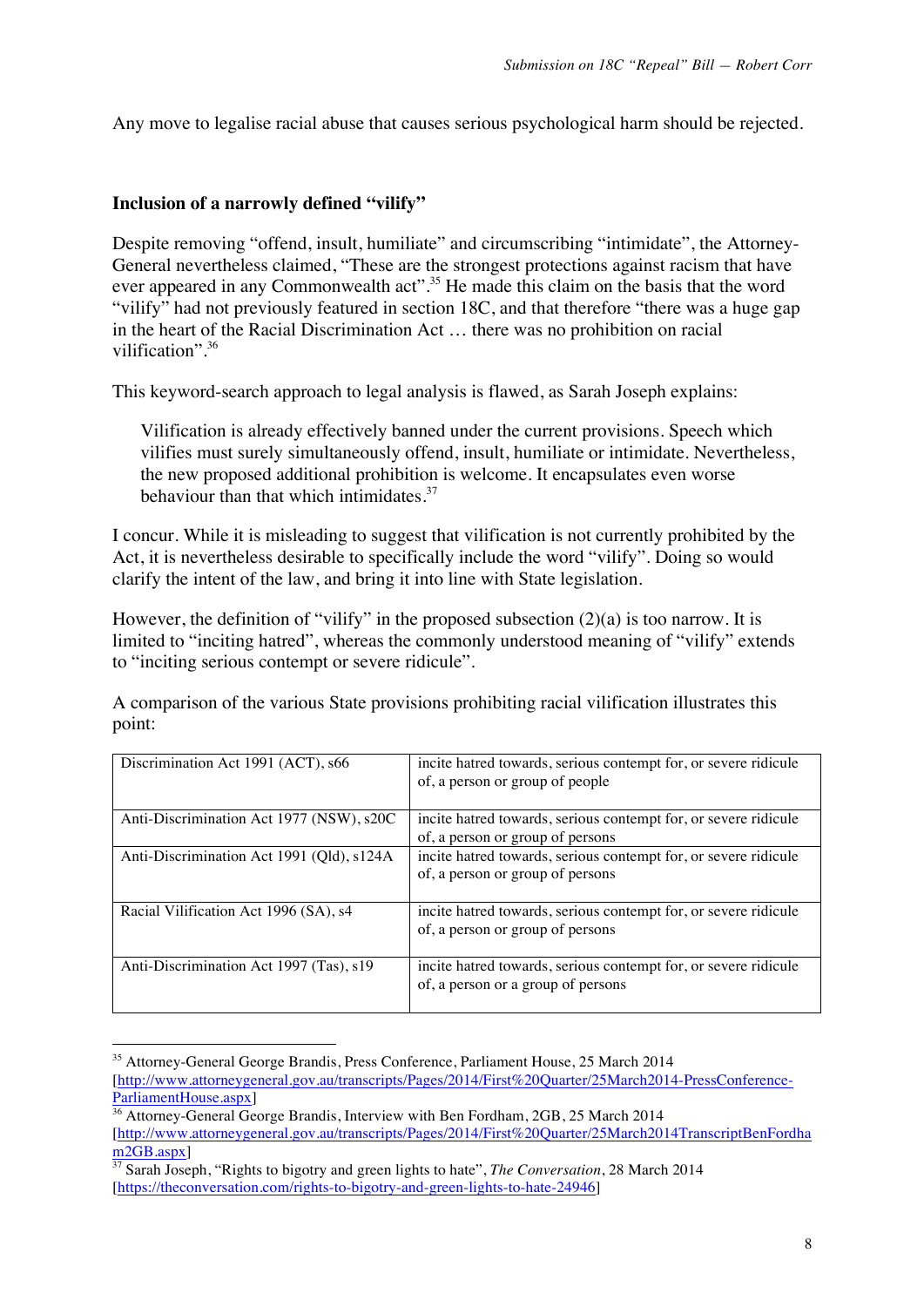| Racial and Religious Tolerance Act 2001 | incites hatred against, serious contempt for, or revulsion or                                                                                                                                |  |
|-----------------------------------------|----------------------------------------------------------------------------------------------------------------------------------------------------------------------------------------------|--|
| $(Vic)$ , s7                            | severe ridicule of, that other person or class of persons                                                                                                                                    |  |
| Criminal Code (WA), s67 and s66         | create, promote or increase animosity towards, or harassment<br>of, a racial group, or a person as a member of a racial group<br>'animosity towards' means hatred of or serious contempt for |  |

The Commonwealth legislation should reflect the widely adopted definition of vilification. It is reasonable to expect that the States and the Commonwealth would adopt a standard position, at least in order to minimise public confusion as to the limits of acceptable conduct.

Given that the Attorney-General has publicly stated his belief that the inclusion of "vilify" is intended to be a strong protection for racial minority groups, it is important that the legislation does not include a watered-down version of vilification.

**Recommendation:** Subsection 18C(1)(a) should be amended as follows:

"(a) the act is reasonably likely, in all the circumstances, to offend, insult, humiliate, intimidate or vilify another person or a group of people; and"

In addition, a definition of "vilify" should be added to subsection 18C(3), as follows:

"(3) … *vilify* means incite hatred towards, serious contempt for, or severe ridicule of, a person or group of persons."

# **Removal of "in all the circumstances"**

One of the unexplained changes in the proposal is the removal of the phrase "in all the circumstances" from section 18C(1). As far as I can determine, the Attorney-General has not commented on this aspect of the Exposure Draft. It is therefore not clear why the change is considered necessary. The inclusion of the phrase "in all the circumstances" ensures that courts give proper consideration to the facts and context of an individual case. It may be that the Attorney-General does not agree that context is important in assessing allegations of racist speech.

His recent appointment to the Human Rights Commission, Tim Wilson, told newspapers that the current law is "bizarre" and "unequal" because it prevents a white person calling a black person a "nigger", but doesn't prevent black people using the term themselves. This is a farcical view of equality before the law. Context is crucially important in determining whether conduct ought to be sanctioned.

The word "nigger" has, not surprisingly, been the subject of judicial determination in relation to the existing section 18C, and it illustrates the importance of considering "all the circumstances" of the case. In *Sidhu v Raptis*, the white respondent said to the complainant, "You look like a nigger… Nigger, nigger, nigger, nigger, nigger. What are you going to do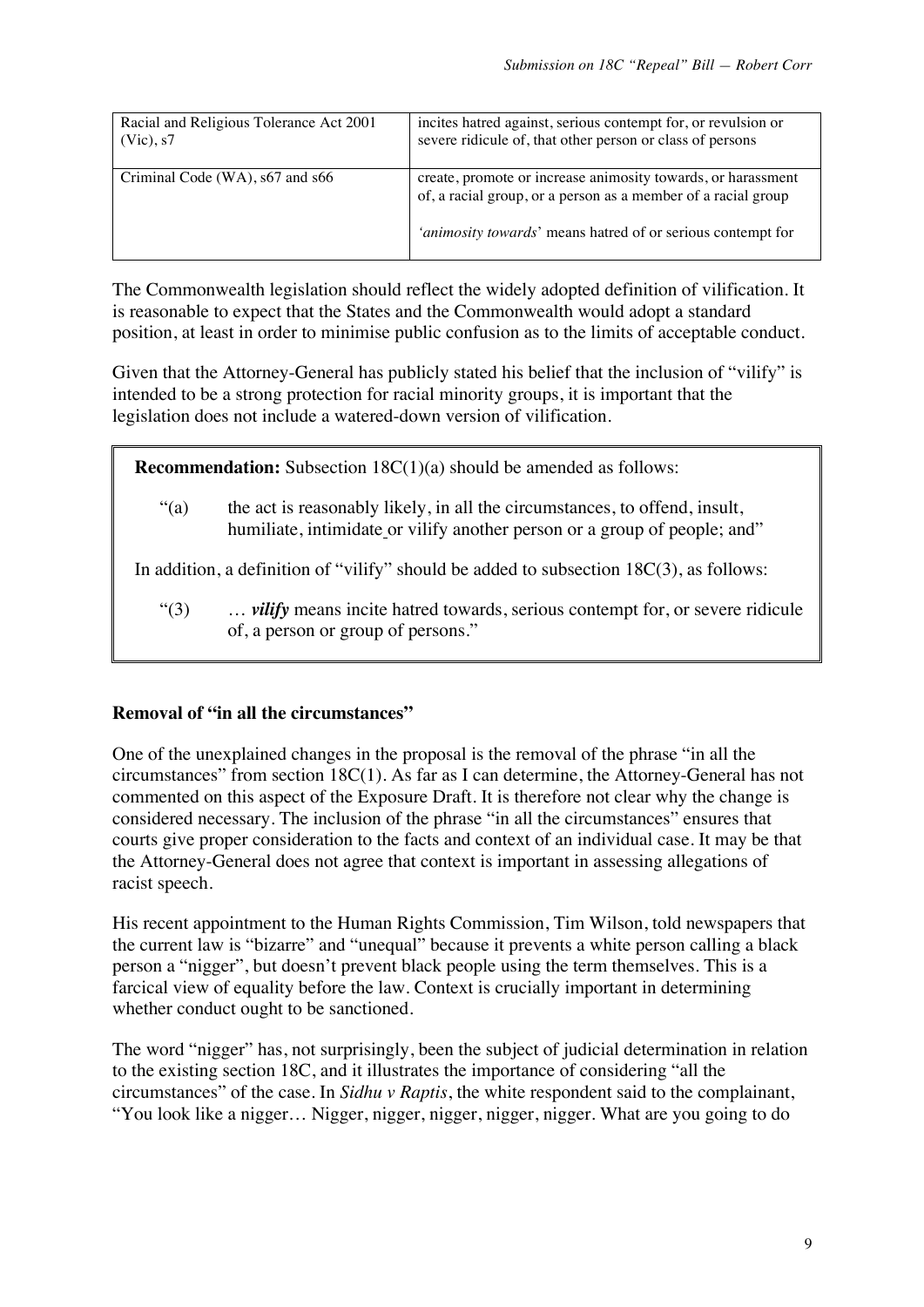nigger? Are you offended yet? … you do look like a nigger."<sup>38</sup> In all the circumstances, this was unacceptable racial abuse. By contrast, in *Hagan v Trustees of the Toowoomba Sports Ground Trust*, the word "nigger" was repeatedly said over the public address system at a stadium, in describing The ES 'Nigger' Brown Stand. The grandstand had been named in 1960 to honour a white player whose nickname was "nigger". After considering the history of the epithet and the grandstand, Justice Drummond concluded:

On the evidence before me and when regard is had to the context in which the word "Nigger" complained of here is used, something required by the words of s  $18C(1)(a)$ , I do not consider that the applicant has established that the trustee's decision is an act reasonably likely in all the circumstances to offend, insult, humiliate or intimidate an indigenous Australian or indigenous Australians generally.<sup>39</sup>

In my submission, this is precisely the type of context that ought to be considered in determining whether conduct amounts to an offence under the Act. The ability to distinguish between the use of racial epithets in different circumstances is essential to the proper functioning of the law, and the mechanical application of a list of banned words would expose the law to ridicule.

The idea that we would serve "equality before the law" by stripping context and nuance from the decision-making process is absurd. The phrase "in all the circumstances" should be retained in subsection 18C(1)(a).

### **Removal of "some or all of the people in the group"**

Currently, s18C(1)(b) requires that where an act is reasonably likely to harm a group of people, the act must have been motivated by "the race, colour or national or ethnic origin of … some or all of the people in the group". Under the Exposure Draft version, the act must have been motivated by "the race, colour or national or ethnic origin of ... that group of persons". This precludes consideration of cases where the abuse of a larger group is due to the race of some of its members.

I have not been able to identify any cases where this issue has been specifically raised, but that does not mean it has not come up in some of the thousands of conciliated matters for which there is no published decision. At best, this amendment would merely remove superfluous words. At worst, it could impinge on people's right to be free from racial abuse.

In the absence of a clear statement explaining why this provision requires amendment, it should be retained in its current form.

<sup>38</sup> *Sidhu v Raptis* [2012] FMCA 338 at [33] and [41] http://www.austlii.edu.au/au/cases/cth/FMCA/2012/338.html

<sup>39</sup> *Hagan v Trustees of the Toowoomba Sports Ground Trust* [2000] FCA 1615 at [31] [http://www.austlii.edu.au/au/cases/cth/FCA/2000/1615.html]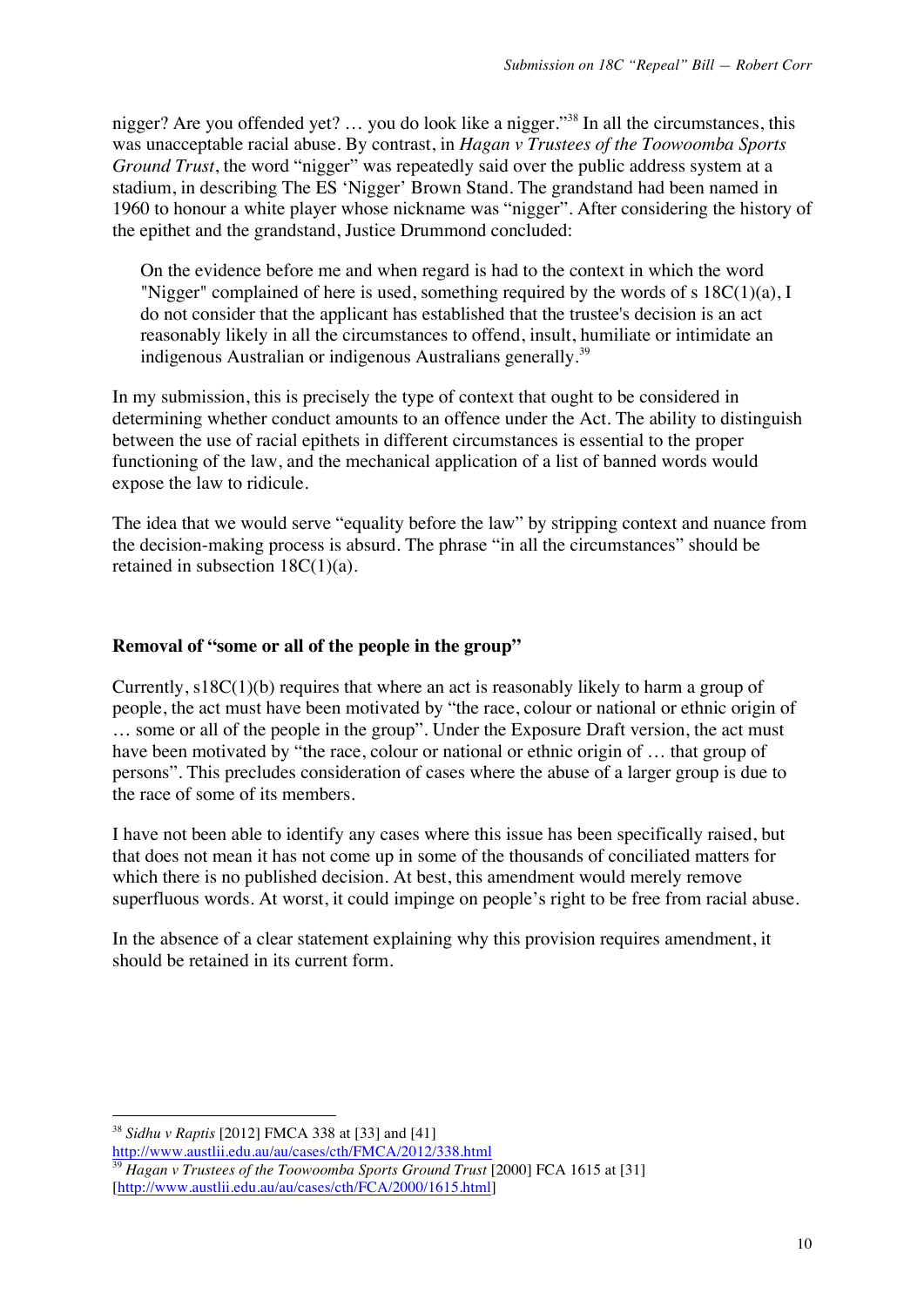|     | <b>Current provision</b>                                                                                                                                                                            | <b>Exposure Draft provision</b> |
|-----|-----------------------------------------------------------------------------------------------------------------------------------------------------------------------------------------------------|---------------------------------|
| (2) | For the purposes of subsection $(1)$ , an act is taken not<br>to be done in private if it:                                                                                                          | [Repealed]                      |
|     | causes words, sounds, images or writing to be<br>(a)<br>communicated to the public; or                                                                                                              |                                 |
|     | is done in a public place; or<br>(b)                                                                                                                                                                |                                 |
|     | is done in the sight or hearing of people who are<br>(c)<br>in a public place.                                                                                                                      |                                 |
| (3) | In this section:                                                                                                                                                                                    |                                 |
|     | "public place" includes any place to which the<br>public have access as of right or by invitation,<br>whether express or implied and whether or not a<br>charge is made for admission to the place. |                                 |

# *Repeal of subsections 18C(2) and (3) relating to "in private" and "public place"*

# **Repealing the extended definition of "otherwise than in private"**

During an interview on Lateline, the Attorney-General claimed, "you said that our changes don't mean that the Act doesn't apply to conduct engaged and in private. That's true but they're not the product of our changes. That was a provision in the pre-existing act. So there's no change there."40 In a later interview on ABC Radio, the Attorney-General repeated: "It doesn't apply to anything that happens in private and the pre-existing act, Section 18C in its current form is the same. So there's no change there."<sup>41</sup>

This was misleading. The Exposure Draft significantly alters the definitions of "in private" and "in a public place" by deleting the existing subsections (2) and (3). This is significant because only acts done "otherwise than in private" are caught by subsection  $18C(1)(a)$ . The changed definition of "otherwise than in private" would effectively legalise a category of serious racist abuse that is currently prohibited by the Act.

The most significant change is that at present, pursuant to subsection  $18C(2)(c)$ , anything "done in the sight or hearing of people who are in a public place" is deemed "not to be done in private". Removing this deeming provision would protect racist abuse as long as the perpetrator remains on private property.

This is particularly concerning in the context of neighbourhood disputes. For example, in *Campbell v Kirstenfeldt*, a dispute between neighbours led to the respondent calling the Aboriginal complainant "a lying black mole cunt", calling her family "niggers", "coons", "black bastards", and telling them to "go back to the scrub". The abuse continued over a period of years. Discussing this case in the context of the proposal, Sarah Joseph opined: "The public discussion defence would not apply, as the abuse is not in the context of political or social commentary. Such 'neighbourhood' abuse would still be against the law."

<sup>!!!!!!!!!!!!!!!!!!!!!!!!!!!!!!!!!!!!!!!!!!!!!!!!!!!!!!!</sup> <sup>40</sup> Attorney-General George Brandis, Interview with Emma Alberici, Lateline, 25 March 2014 [http://www.abc.net.au/lateline/content/2014/s3971446.htm]

<sup>&</sup>lt;sup>41</sup> Attorney-General George Brandis, Interview with Rafael Epstein, ABC 774 Drive, 27 March 2014 [http://www.attorneygeneral.gov.au/transcripts/Pages/2014/First%20Quarter/27March2014- RaphaelEpsteinABC774Drive.aspx]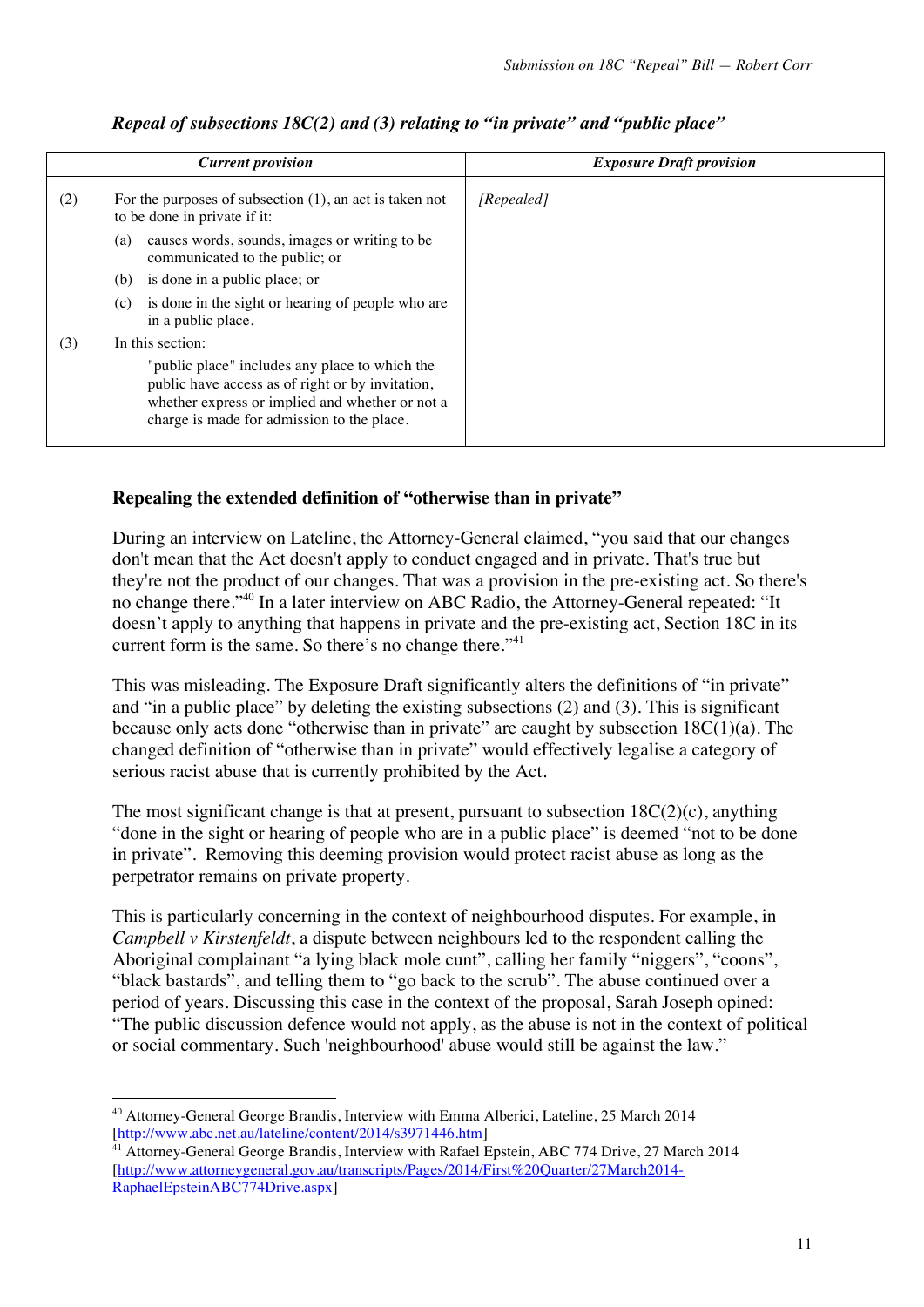In my view, this conclusion is incorrect. The public discussion defence is not required, because the change to the definition of "otherwise than in private" excludes the case from the purview of the Act. The abuse occurred from the respondent's property, but was heard by the complainant and her family on their side of the fence, and in a park across the road. This would have been conduct "done in private" if subsection18C(2)(c) did not extend to conduct done in the hearing of people in a public place. $42$ 

Other cases further support this interpretation. In *McMahon v Bowman*, racial abuse was yelled from the verandah of the respondent's house when his neighbours hit a ball over the fence. Federal Magistrate Raphael noted that "There was no concession that the respondent's house was a public place."<sup>43</sup> It was only on the basis that the shouting could have been heard by people on the street that this was deemed "otherwise than in private".44

Similarly, in *Chambers v Darley*, the issue was whether racist comments shouted over a back fence from one property to another were "otherwise than in private". Federal Magistrate Baumann found:

I am satisfied the incidents occurring over the fence dividing the two backyards did not occur "in a public place" for the purposes of section 18C(2)(b). These particular backyards are not accessible to the public "as of right", and no invitation either express or implied had been given. A common sense interpretation suggests to me that few if any citizens regard their backyard as a public place.<sup>45</sup>

However:

The fact that persons in the form of Mrs Braggins and Mrs George were attracted to observe the altercation between the parties suggests they may well have heard the alleged remarks and it may have been in a public place at such time. These are triable issues in my view.<sup>46</sup>

In other words, the conduct would only be considered to have been done "otherwise than in private" if it could have been heard from a public place (such as a nearby public street).

Another aspect is the removal of subsection 18C(2)(a), "causes words, sounds, images or writing to be communicated to the public". In *McGlade v Lightfoot*, it was held that an onthe-record conversation with a journalist was done "otherwise than in private" because it "caused [the respondent's comments] to be communicated to the public".<sup>47</sup> Absent subsection (a), it is not clear that would be the case.

It may be that racial comments made to a journalist form part of a good faith public debate about related matters. However, it is equally likely that racially abusive comments made by a high profile individual would be newsworthy in and of themselves, unconnected to any broader public discussion. It would be perverse to subject a journalist to the threat of legal

<sup>42</sup> *Campbell v Kirstenfeldt* [2008] FMCA 1356 at [29]

<sup>[</sup>http://www.austlii.edu.au/au/cases/cth/FMCA/2008/1356.html]

<sup>43</sup> *McMahon v Bowman* [2000] FMCA 3 at [21] [http://www.austlii.edu.au/au/cases/cth/FMCA/2000/3.html]

<sup>44</sup> *McMahon v Bowman* [2000] FMCA 3 at [29] [http://www.austlii.edu.au/au/cases/cth/FMCA/2000/3.html]

<sup>45</sup> *Chambers v Darley* [2002] FMCA 3 at [8] [http://www.austlii.edu.au/au/cases/cth/FMCA/2002/3.html]

<sup>46</sup> *Chambers v Darley* [2002] FMCA 3 at [11] [http://www.austlii.edu.au/au/cases/cth/FMCA/2002/3.html]

<sup>47</sup> *McGlade v Lightfoot* [2002] FCA 1457 [http://www.austlii.edu.au/au/cases/cth/FCA/2002/1457.html]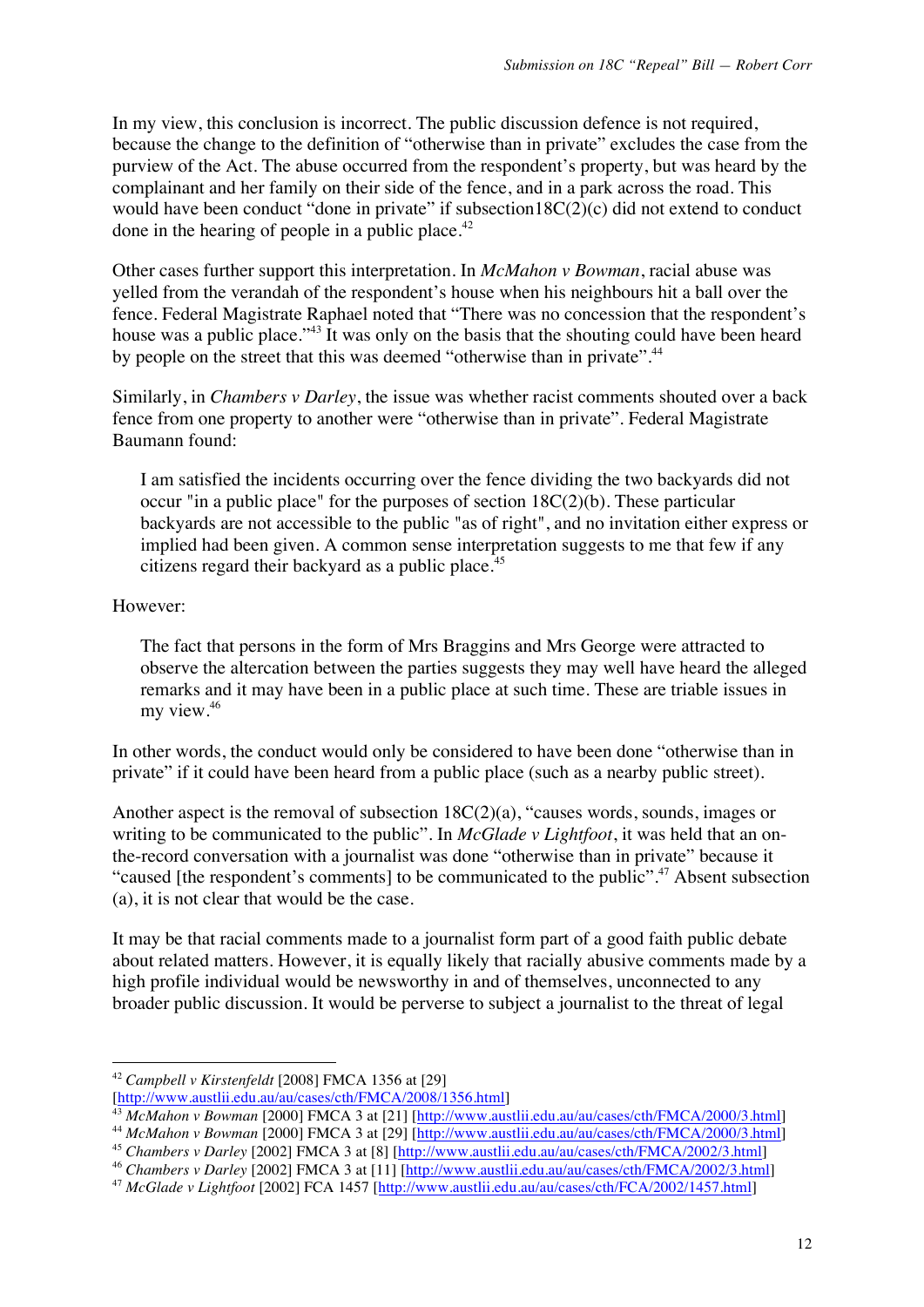action for publishing the comments, while the person who made the comments is offered a shield because the interview was conducted on private property.

Likewise, Fredrick Toben's Holocaust denialism might have been protected by this proposed change. Defending the suggestion that the Exposure Draft amendments would have changed the outcome, the Attorney-General said, "Toben, as I understand his particular case, wasn't involved in a public discussion of the matter. He just put some racist nonsense on his website."<sup>48</sup> With respect to Queen's Counsel, it was precisely the fact that Toben "put some racist nonsense on his website" that made his action public. Justice Branson explained:

Section 18C(2) of the RDA relevantly provides:

"For the purposes of subsection (1), an act is taken not to be done in private if it:

(a) causes words, sounds, images or writing to be communicated to the public;…"

In my view, the placing of material, whether text, graphics, audio or video, on a website which is not password protected is an act which causes words, sounds, images or writing to be communicated to the public in the sense that they are communicated to any person who utilises a browser to gain access to that website.

I conclude that the placing of material on a website which is not password protected is an act which, for the purposes of the RDA, is taken not to be done in private.<sup>49</sup>

Absent subsection  $18C(2)(a)$ , it is not clear that using a computer in the privacy of your own home constitutes an act done "otherwise than in private", even if that involves "putting up some racist nonsense on [your] website". It is far from certain that the case against Toben would have succeeded if the proposed amendment had been in place at the time.

Removing subsection 18C(2) would therefore legalise vile abuse as long as the conduct was done on private property, even if it could be heard from a public area (whether real or virtual), and even if it was directed towards a person or a group of people in that public area. This is a significant change, and no justification has been offered—indeed, the Attorney-General denies that any change in this area has been proposed at all.

The extended definition of "otherwise than in private" contained in subsection 18C(2) should be retained in its current form.

# **Repealing the codified definition of "public place"**

!!!!!!!!!!!!!!!!!!!!!!!!!!!!!!!!!!!!!!!!!!!!!!!!!!!!!!!

No reason has been offered for the removal of the codified definition of "public place" in subsection 18C(3), which broadly reflects the common law meaning of the phrase.<sup>50</sup> However, in *Ward v Marsh*, Lord Howe observed that parliaments resorted to legislative

<sup>48</sup> Attorney-General George Brandis, Interview with Fran Kelly, ABC Radio National, 26 March 2014 [http://www.attorneygeneral.gov.au/transcripts/Pages/2014/First%20Quarter/26March2014- TranscriptFranKellyABCRadioNational.aspx]

<sup>49</sup> *Jones v Toben* [2002] FCA 1150 at [73]-[74] [http://www.austlii.edu.au/au/cases/cth/FCA/2002/1150.html]

<sup>50</sup> See, for example, McIvor v Garlick [1972] VR 129 at 133-134, quote in *Nilsson v McDonald* [2009] TASSC 1 at [27] [https://jade.barnet.com.au/Jade.html#article=88844]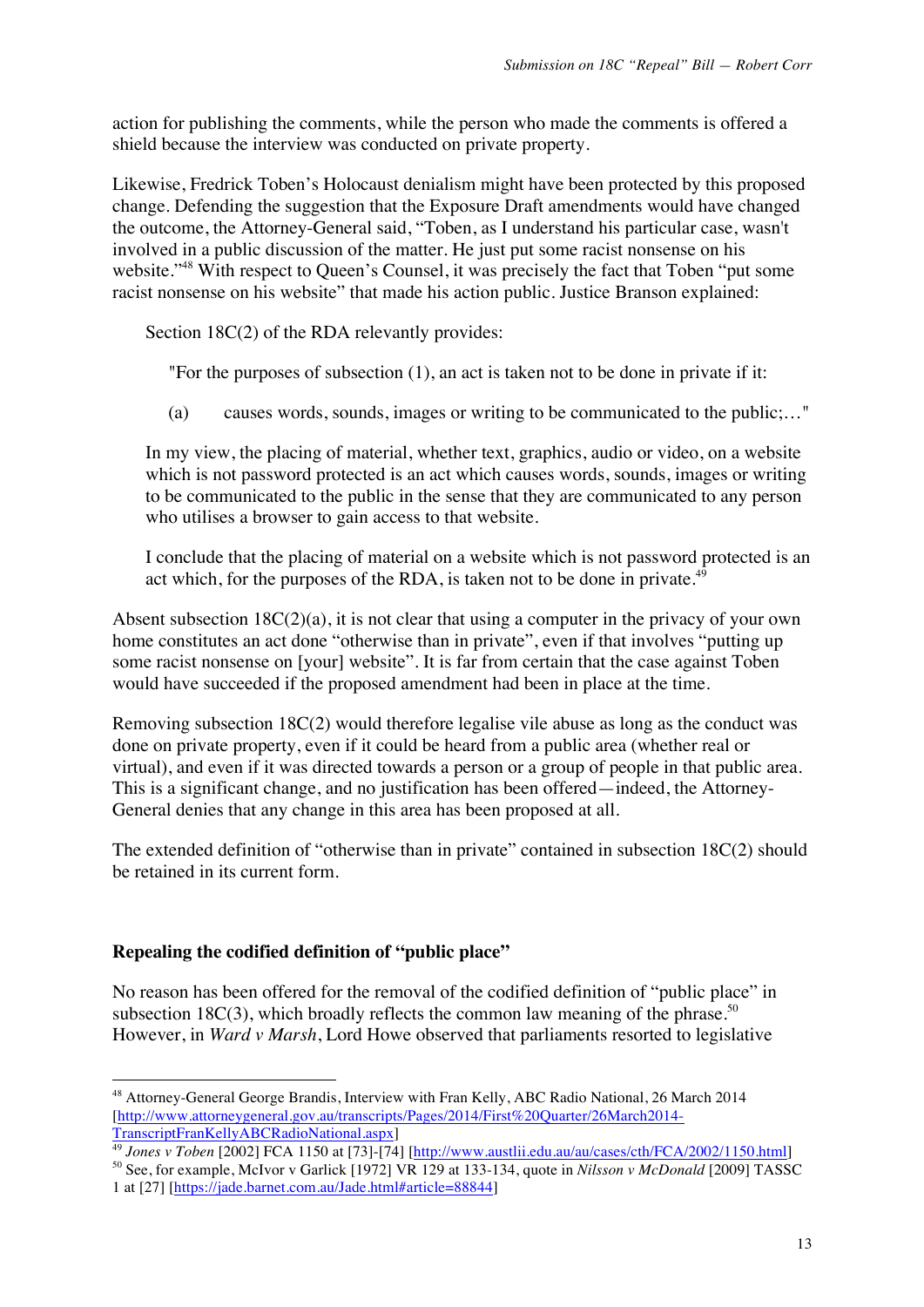definitions because the common law "public place" was not broad enough for their purposes.51 It follows that a reversion to the common law might exclude some places that were previously included by the Act. In the absence of a clear explanation as to why the change is needed, and in order to avoid unintended consequences, no change should be made.

| <b>Current provision</b> | <b>Exposure Draft provision</b>                                                                                                                                                                                                                                                                 |  |  |
|--------------------------|-------------------------------------------------------------------------------------------------------------------------------------------------------------------------------------------------------------------------------------------------------------------------------------------------|--|--|
| [No equivalent]          | Whether an act is reasonably likely to have the effect<br>(3)<br>specified in sub-section $(1)(a)$ is to be determined by<br>the standards of an ordinary reasonable member of<br>the Australian community, not by the standards of<br>any particular group within the Australian<br>community. |  |  |

*Insertion of subsection (3) to prescribe the group whose standards are considered*

In his press conference announcing the release of the Exposure Draft, the Attorney-General made the following comments about the proposed subsection (3):

Subsection 3 restates the community standards test. That was always understood to be the law, the meaning of Section 18C before the Bolt case. But in that case, the judge took a very narrow view of how reasonableness was to be decided. He thought that the relevant group was a representative member of the so-called victim group rather than a reasonable member of the Australian community. The community standards test, in other words, didn't survive the Bolt case.<sup>52</sup>

Again, this reveals a worrying lack of familiarity with the law, and an obsession with one case that is in fact an unremarkable application of long-standing principles. The precedents on section 18C clearly establish that the test is from the perspective of an ordinary, reasonable member of the affected group. The following table illustrates how this has been consistently applied for more than a decade before the Bolt case.

| Bryant v Queensland<br>Newspaper Pty Ltd<br>[1997] HREOCA 23 | The question that is now before me is the same question that the Race Discrimination<br>Commissioner was required to answer, namely, was the use of the word "Pom" or its<br>derivatives in the material published by the respondent and submitted by the<br>complainant as the basis of his complaint "reasonably likely, in all the circumstances,<br>to offend, insult, humiliate or intimidate" the complainant or some or all of a group of<br>people whose national origin is English. |
|--------------------------------------------------------------|----------------------------------------------------------------------------------------------------------------------------------------------------------------------------------------------------------------------------------------------------------------------------------------------------------------------------------------------------------------------------------------------------------------------------------------------------------------------------------------------|
| Shron v Telstra<br>Corporation Ltd<br>[1998] HREOCA 24       | I have also assumed, for the purpose of dealing with the substance of this complaint,<br>that the origin of the complainant is, as he has indicated, Jewish.  But is the<br>depiction reasonably likely to offend, insult, humiliate or intimidate the complainant<br>or some people of Jewish origin?                                                                                                                                                                                       |
| Hagan v Trustees of<br>the Toowoomba                         | It is apparent from the wording of s $18C(1)(a)$ that whether an act contravenes the<br>section is not governed by the impact the act is subjectively perceived to have by a                                                                                                                                                                                                                                                                                                                 |

<sup>51</sup> *Ward v Marsh* [1959] VR 26

<sup>52</sup> Attorney-General George Brandis, Press Conference, Parliament House, 25 March 2014 [http://www.attorneygeneral.gov.au/transcripts/Pages/2014/First%20Quarter/25March2014-PressConference-ParliamentHouse.aspx]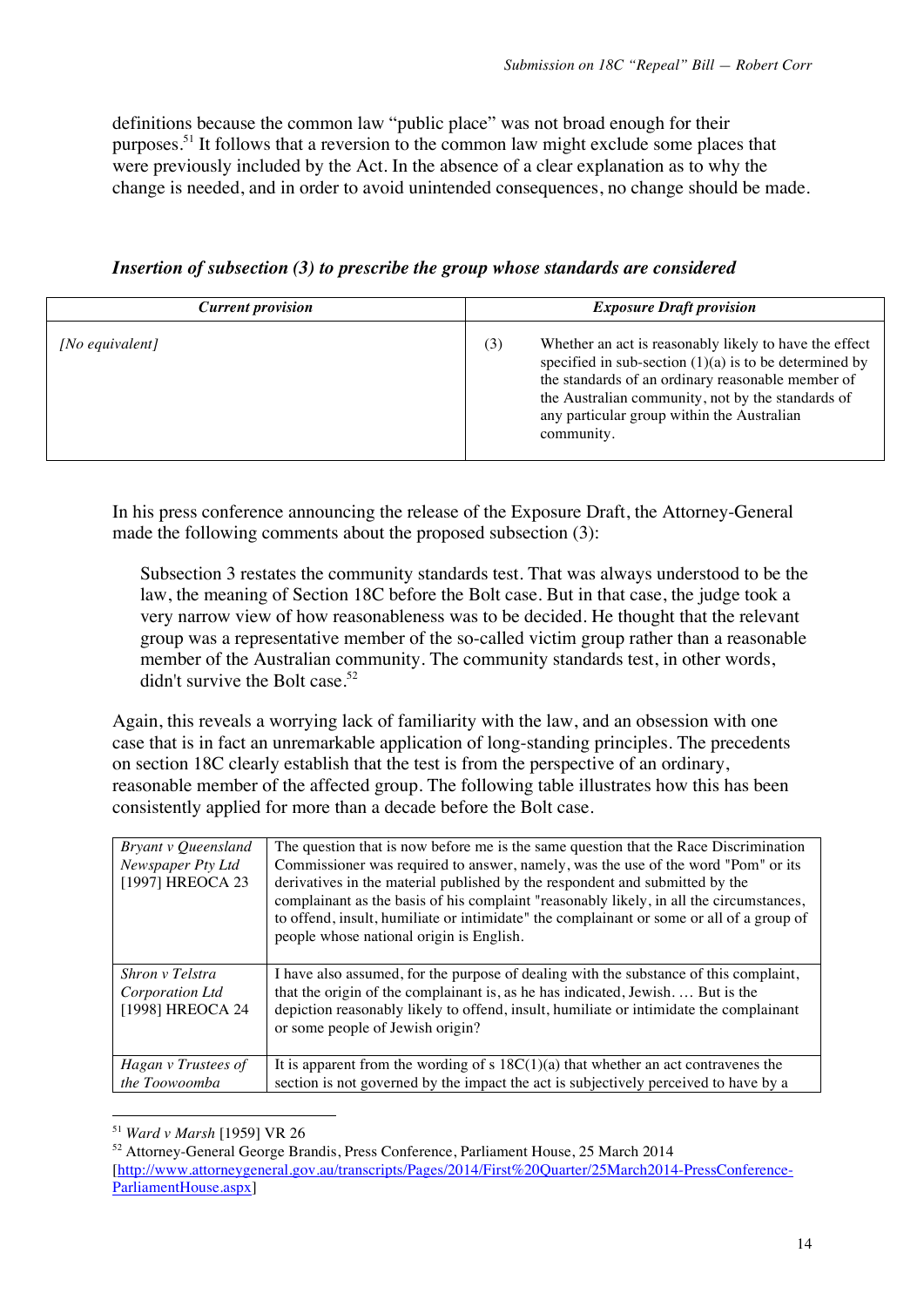| <b>Sports Ground Trust</b><br>[2000] FCA 1615                                           | complainant. An objective test must be applied in determining whether the act<br>complained of has the necessary offensive, insulting, humiliating or intimidatory<br>quality for it to be within the sub-section. The question so far as $s$ 18C(1)(a) is<br>concerned is not: how did the act affect the particular complainant? But rather would<br>the act, in all the circumstances in which it was done, be likely to offend, insult,<br>humiliate or intimidate a person or a group of people of a particular racial, national or<br>ethnic group?                                                                                                                                                                                                  |
|-----------------------------------------------------------------------------------------|------------------------------------------------------------------------------------------------------------------------------------------------------------------------------------------------------------------------------------------------------------------------------------------------------------------------------------------------------------------------------------------------------------------------------------------------------------------------------------------------------------------------------------------------------------------------------------------------------------------------------------------------------------------------------------------------------------------------------------------------------------|
| Wanjurri v Southern<br><b>Cross Broadcasting</b><br>(Aus) Ltd [2001]<br><b>HREOCA 2</b> | The test is objective. However, the objective test must take into account the race,<br>colour, national or ethnic origin of the group of persons offended. The test is "what is<br>reasonably likely to offend a person who is an Australian Aborigine of the Nyungah<br>group". It is well accepted in tort that the particular circumstances or characteristics of<br>a person should be taken into account in respect of an objective standard. It is a clear<br>inference from s.18C that the comment must be offensive to the person or group of<br>the particular race, colour or national or ethnic origin. This approach to the<br>determination of the objective standard is informed by an appeal to substantive rather<br>than formal equality. |
| Creek v Cairns Post<br>Pty Ltd [2001] FCA<br>1007                                       | It is necessary first to consider the perspective under consideration, which is to say the<br>hypothetical person in the applicant's position or the group of which the applicant is<br>one. A reference to the person's race may be too wide a description in some cases.<br>That would be so here, where Aboriginal peoples' views, about being portrayed as<br>having a more traditional lifestyle, will differ depending upon where and in what<br>circumstances they live. In that respect I consider the perspective suggested by the<br>applicant's counsel in submissions to be apposite, namely that of an Aboriginal<br>mother, or one cares for children, and who resides in the township of Coen.                                              |
| Jones v Scully [2002]<br><b>FCA 1080</b>                                                | In assessing whether the respondent's actions offend $s$ 18C(1)(a), it is necessary to<br>consider the perspective from which these actions are to be viewed, namely the<br>hypothetical person in the applicant's position, or the group of which the applicant is<br>one. The perspective suggested by the applicant's counsel in submissions is that of a<br>"Jew in Australia". Considering that the leaflets have what the respondent admits to<br>be a theme that "relates to the actions of Jews", and that the leaflets were distributed<br>in Australia (notwithstanding that they may have also been distributed or published<br>elsewhere), I consider such a perspective to be appropriate.                                                    |
| Kelly-Country v<br>Beers & Anor [2004]<br><b>FMCA 336</b>                               | In applying the reasonable victim test, it is obviously necessary to apply a yardstick of<br>reasonableness to the act complained of. This yardstick should not be a particularly<br>susceptible person to be aroused or incited, but rather a reasonable and ordinary<br>person and in addition should be a reasonable person with the racial, ethnic or relevant<br>attributes of the complainant in the matter.                                                                                                                                                                                                                                                                                                                                         |
| Campbell v<br>Kirstenfeldt [2008]<br><b>FMCA 1356</b>                                   | Again, viewed objectively, the use of those terms over a period of time, is reasonably<br>likely to offend or insult a person, and in particular, a person in Mrs Campbell's<br>circumstances, which, on the evidence, appears to be those of an aboriginal woman<br>trying to lead an ordinary family life with her husband, children and extended family.                                                                                                                                                                                                                                                                                                                                                                                                |
| Eatock v Bolt [2011]<br>FCA 1103                                                        | It is the values, standards and other circumstances of the person or group of people to<br>whom $s$ 18C(1)(a) refers that will bear upon the likely reaction of those persons to the<br>act in question.                                                                                                                                                                                                                                                                                                                                                                                                                                                                                                                                                   |

As this table demonstrates, the requirement in the proposed subsection (3) that the likelihood of offence be determined "not by the standards of any particular group within the Australian community" is a complete reversal of the settled law on section 18C. What's more, the so-called "reasonable victim" test is crucial to the effective operation of the Act.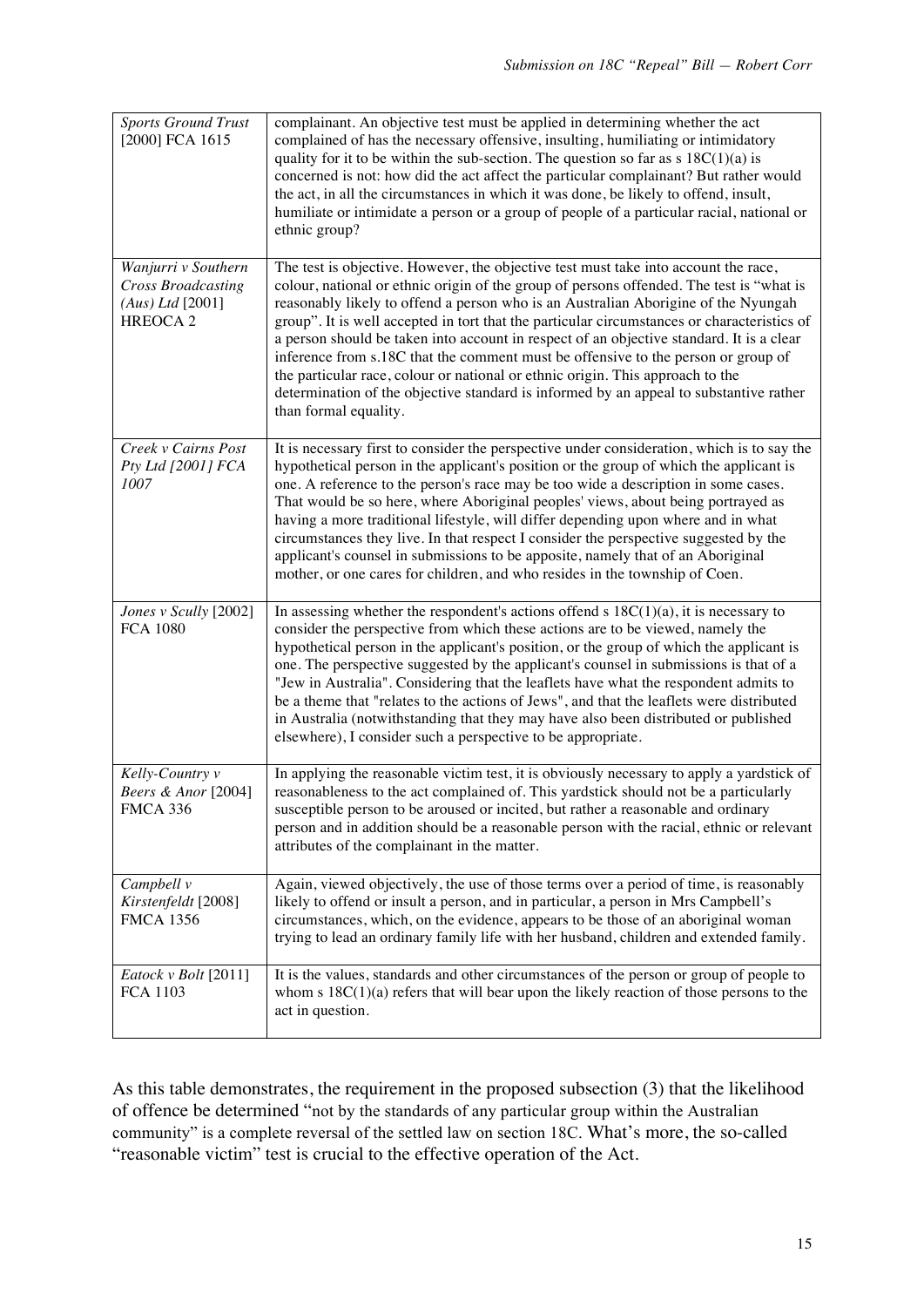Replacing it with a "reasonable Australian" test risks entrenching the very prejudice the Act is intended to discourage. Indeed, the perverse logic of the Exposure Draft amendment is that minority groups have less chance of demonstrating racial vilification when prejudice is stronger and more widespread in the community! As Waleed Aly has pointed out:

If the "ordinary reasonable Australian" has no race, then whether or not we admit it, that person is white by default and brings white standards and experiences to assessing the effects of racist behaviour. Anything else would be too particular.

This matters because – if I may speak freely – plenty of white people (even ordinary reasonable ones) are good at telling coloured people what they should and shouldn't find racist, without even the slightest awareness that they might not be in prime position to make that call.

It is vital that the perspective of the affected group is considered. As Justice Barker explained, "an act done, something said, that might not offend one group of Australians because it will be considered by them as a mere slight only, may well be considered reasonably likely, in the circumstances, to offend another, minority group."<sup>53</sup> Sarah Joseph offers a specific example: "the word "cockroach" has genocidal connotations amongst the people of Rwanda and Burundi: would that connotation be understood by Australia's general community?"54

Of course, there is no guarantee that judges, even when attempting to apply the "reasonable victim" test, will be able to step outside their own privileged position. Anna Chapman, for instance, has queried how the view of a "reasonable Aboriginal person" was objectively determined to be unoffended by the E S 'Nigger' Brown Stand, given conflicting evidence from a number of Aboriginal witnesses.<sup>55</sup> Dan Meagher agreed, wondering:

But surely the opposite conclusion was reasonably open, the point being that the application of this legal standard still left the decision-maker with much, if not all, to do. The critical decision is in truth a question of fact for which 'there is no single "right" answer.'

When the outcomes arising from the application of a legal rule are not in most cases directed, or at least suggested, as a matter of law and are not therefore susceptible to ordinary, justificatory legal reasoning, the relevant law lacks sufficient precision and clarity.<sup>56</sup>

There is some force to these complaints. There is scope for judicial discretion in determining the appropriate group and then in assessing the reasonableness of their claimed injury. This creates a degree of uncertainty, and it can cause a "second injury" to the complainant who is

<sup>53</sup> *Clarke v Nationwide News Pty Ltd trading as The Sunday Times* [2012] FCA 307at [69] [http://www.austlii.edu.au/au/cases/cth/FCA/2012/307.html]

<sup>54</sup> Sarah Joseph, "Rights to bigotry and green lights to hate", *The Conversation*, 28 March 2014 [https://theconversation.com/rights-to-bigotry-and-green-lights-to-hate-24946]

<sup>&</sup>lt;sup>55</sup> Anna Chapman, "Australian Racial Hatred Law: Some Comments on Reasonableness and Adjudicative Method in Complaints Brought by Aboriginal People" (2004) 30(1) *Monash University Law Review* 27 at 39-40 [http://www.austlii.edu.au/au/journals/MonashULawRw/2004/2.pdf]

<sup>56</sup> Dan Meagher, "So Far So Good? A Critical Evaluation of Racial Vilification Laws in Australia" (2004) 32 *Federal Law Review* 225 at 237 [http://flr.law.anu.edu.au/sites/flr.anulaw.anu.edu.au/files/flr/Meagher\_0.pdf]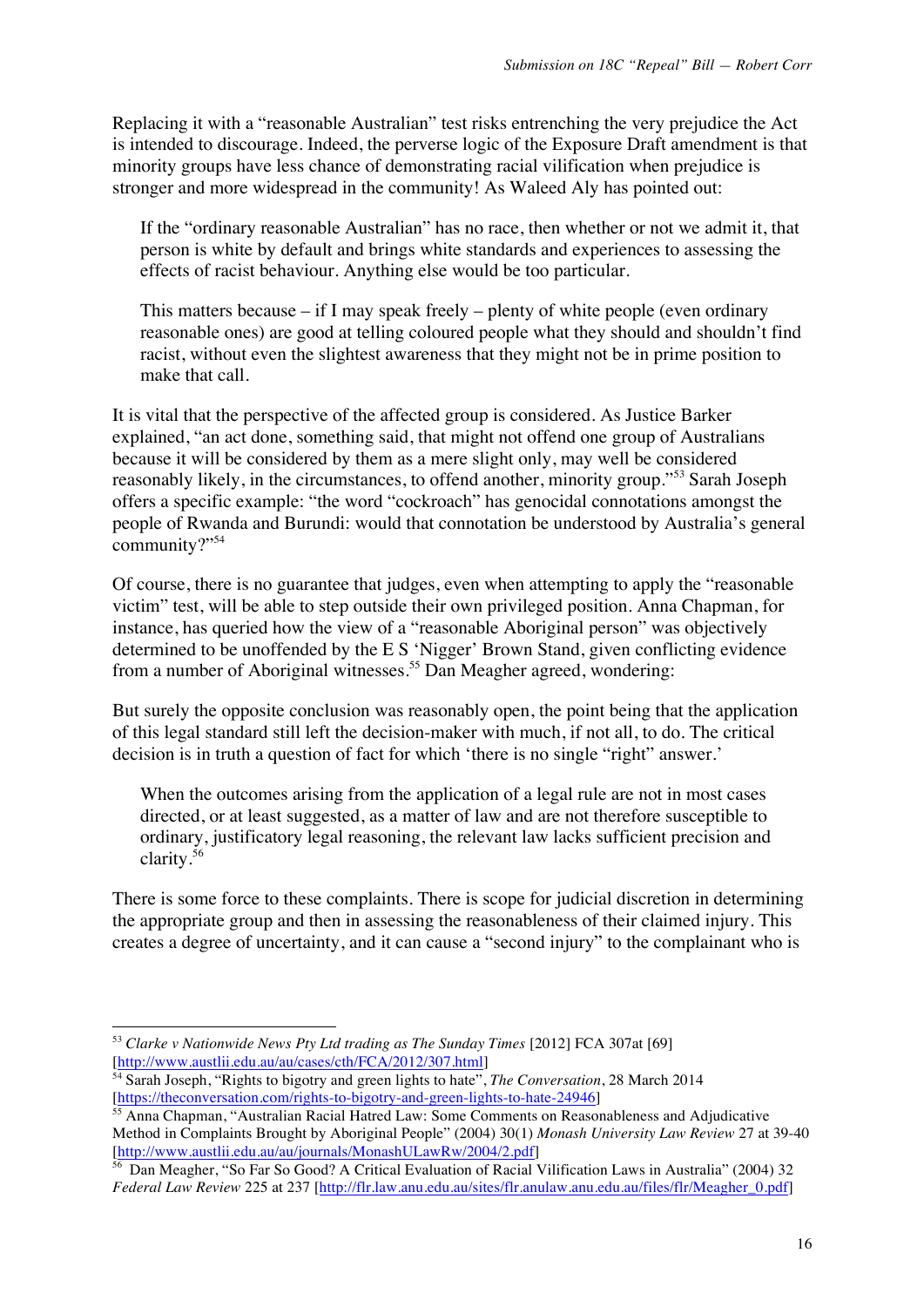told by an almost certainly white judge that their genuine humiliation is "unreasonable".<sup>57</sup> However, the solution is to provide greater guidance to the judicial decision-maker, not less. Broadening the category from which the "reasonable person" is drawn can only exacerbate the problem of uncertainty, as well as potentially reinforcing prejudicial racial discourse.

Given the fact that the Attorney-General erroneously believes that the proposed subsection (3) does not change the existing law, the fact that it does not address the real issue with the application of the "reasonable victim" test, and the fact that the proposal would likely entrench racial prejudice within the community, the new subsection should be rejected.

|                                                                                                                                                                                                                                                            | <b>Current provision</b>                                                                                                                                                                    |                                                     | <b>Exposure Draft provision</b>                                                                              |
|------------------------------------------------------------------------------------------------------------------------------------------------------------------------------------------------------------------------------------------------------------|---------------------------------------------------------------------------------------------------------------------------------------------------------------------------------------------|-----------------------------------------------------|--------------------------------------------------------------------------------------------------------------|
| <b>18D. Exemptions</b>                                                                                                                                                                                                                                     |                                                                                                                                                                                             |                                                     |                                                                                                              |
|                                                                                                                                                                                                                                                            | Section 18C does not render unlawful anything said<br>or done reasonably and in good faith:<br>in the performance, exhibition or distribution of<br>(a)<br>an artistic work; or             |                                                     | This section does not apply to words, sounds, images<br>or writing spoken, broadcast, published or otherwise |
|                                                                                                                                                                                                                                                            |                                                                                                                                                                                             |                                                     | communicated in the course of participating in the<br>public discussion of any political, social, cultural,  |
| (b)<br>interest; or                                                                                                                                                                                                                                        | in the course of any statement, publication,<br>discussion or debate made or held for any<br>genuine academic, artistic or scientific purpose<br>or any other genuine purpose in the public | religious, artistic, academic or scientific matter. |                                                                                                              |
| (c)                                                                                                                                                                                                                                                        | in making or publishing:                                                                                                                                                                    |                                                     |                                                                                                              |
| a fair and accurate report of any event<br>(i)<br>or matter of public interest; or<br>a fair comment on any event or matter<br>(ii)<br>of public interest if the comment is an<br>expression of a genuine belief held by<br>the person making the comment. |                                                                                                                                                                                             |                                                     |                                                                                                              |
|                                                                                                                                                                                                                                                            |                                                                                                                                                                                             |                                                     |                                                                                                              |

### *Amendments to subsection 18D*

!!!!!!!!!!!!!!!!!!!!!!!!!!!!!!!!!!!!!!!!!!!!!!!!!!!!!!!

# **Insertion of "communicated in the course of participating in the public discussion of any political, social, cultural, religious, artistic, academic or scientific matter"**

The existing legislation provides "free speech" protection for academic, artistic and scientific work (subsection 18D(b)) and discussion, as well as for "comment on any event or matter of public interest" (subsection 18D(c)). The latter will be replaced by specified topics: political, social, cultural and religious matters.

It has been suggested that this is an extremely broad exemption. That is certainly so when the removal of qualifiers is considered (see below), but in terms of the subject matter it is not clear that the replacement of "matters of public interest" with "political, social, cultural and religious" covers any topics of discussion that were not already covered by the legislation.

<sup>57</sup> Anna Chapman, "Australian Racial Hatred Law: Some Comments on Reasonableness and Adjudicative Method in Complaints Brought by Aboriginal People" (2004) 30(1) *Monash University Law Review* 27 at 46-48 [http://www.austlii.edu.au/au/journals/MonashULawRw/2004/2.pdf]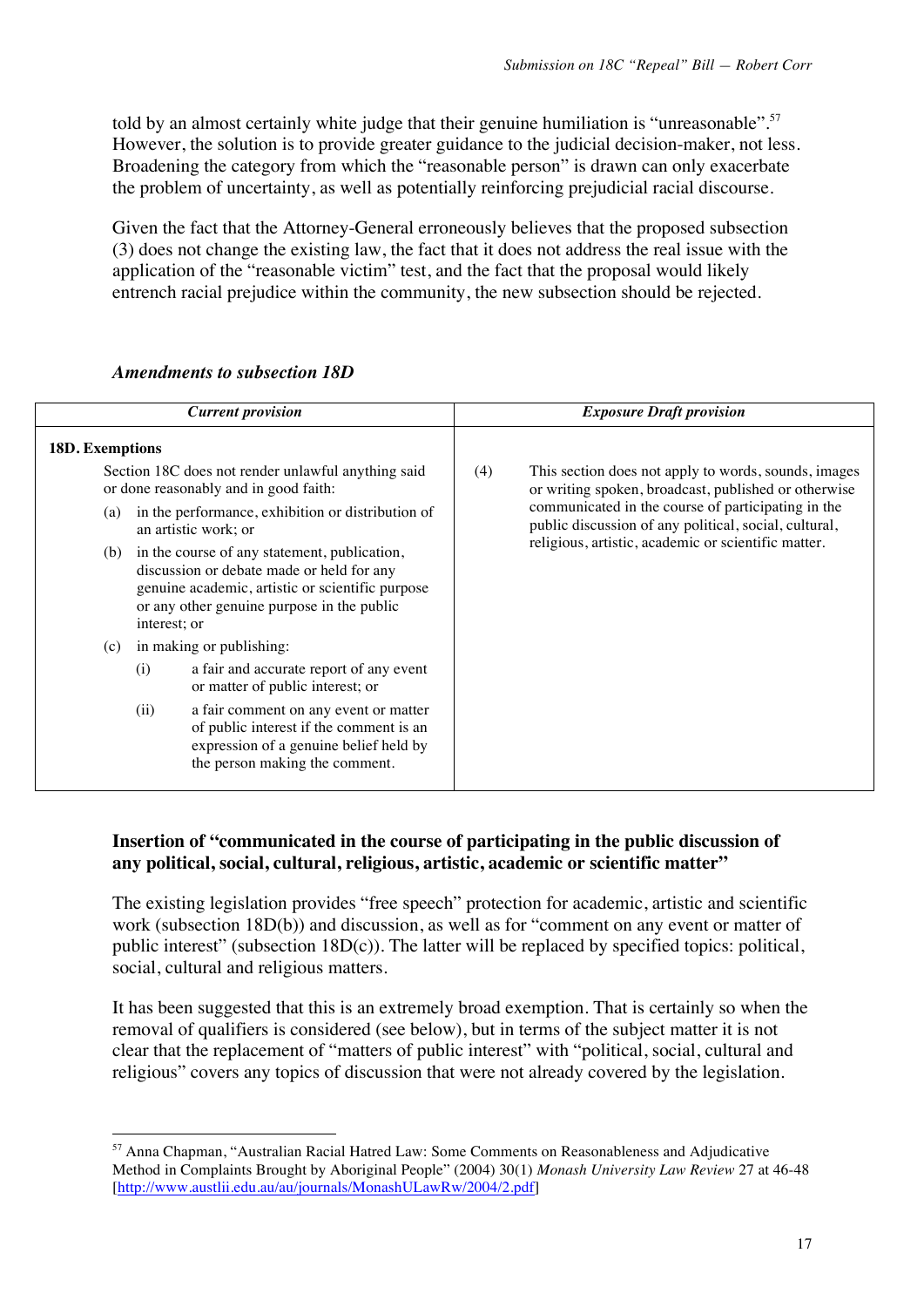This is, unfortunately, another area in which the Attorney-General's expectation of how the proposed law might work does not match the actual text of the Exposure Draft. Speaking in relation to the Toben case, he said Holocaust denial "wouldn't be exempted under any of the category in subsection 4 because it isn't a matter of participation in public discussion and it doesn't fall within the seven defined topics of public discussion".<sup>58</sup>

This does not reflect the ordinary meaning of the words in the draft bill. Discussion of the Holocaust would comfortably fall into at least one of the categories of political, social, cultural, religious and academic matters, and probably all of them. It is ridiculous to suggest otherwise. If the Attorney-General is suggesting that there are tight boundaries on the meanings of the "seven defined topics of public discussion"—which would be an odd position for a champion of free speech—he should explain what they are and where they are to be found in the Exposure Draft.

As mentioned previously, the Attorney-General also claimed that "Toben, as I understand his particular case, wasn't involved in a public discussion of the matter. He just put some racist nonsense on his website."<sup>59</sup> It must be observed that If the Attorney-General is suggesting that "participating in the public discussion" cannot be done by publishing words and images, he should explain why not and how this is reflected in the Exposure Draft. (He might also, as a courtesy, warn Andrew Bolt that his blog would not be protected by the new "free speech" defence.)

Given that the Attorney-General has suggested a narrower application of the proposed provision than is apparent on the face of the Exposure Draft, no change should be contemplated until the discrepancy is addressed.

# **Removal of "done reasonably and in good faith", "genuine", "in the public interest", "fair", "accurate" and "genuine belief"**

It should be trite to say that freedom of expression is not absolute, and brings with it a concomitant responsibility. Justice French (as he then was) points out that the Act reflects the terms of the International Covenant on Civil and Political Rights and the International Convention for the Elimination of All Forms of Racial Descrimination in this regard:

The Convention article which underpins Pt IIA of the *Racial Discrimination Act* allows States to strike a balance between the need to prohibit the evil of racial vilification and hatred and the need to protect freedom of speech and association within their reasonable limits. Part IIA reflects a like balance in the prohibitions imposed by s 18C and the exemptions it allows by s  $18D<sup>60</sup>$ 

<sup>58</sup> Attorney-General George Brandis, Interview with Rafael Epstein, ABC 774 Drive, 27 March 2014 [http://www.attorneygeneral.gov.au/transcripts/Pages/2014/First%20Quarter/27March2014- RaphaelEpsteinABC774Drive.aspx]

<sup>59</sup> Attorney-General George Brandis, Interview with Fran Kelly, ABC Radio National, 26 March 2014 [http://www.attorneygeneral.gov.au/transcripts/Pages/2014/First%20Quarter/26March2014- TranscriptFranKellyABCRadioNational.aspx]

 $\frac{60}{60}$  Bropho v Human Rights & Equal Opportunity Commission [2004] FCAFC 16 at [58]-[62] [http://www.austlii.edu.au/au/cases/cth/FCAFC/2004/16.html]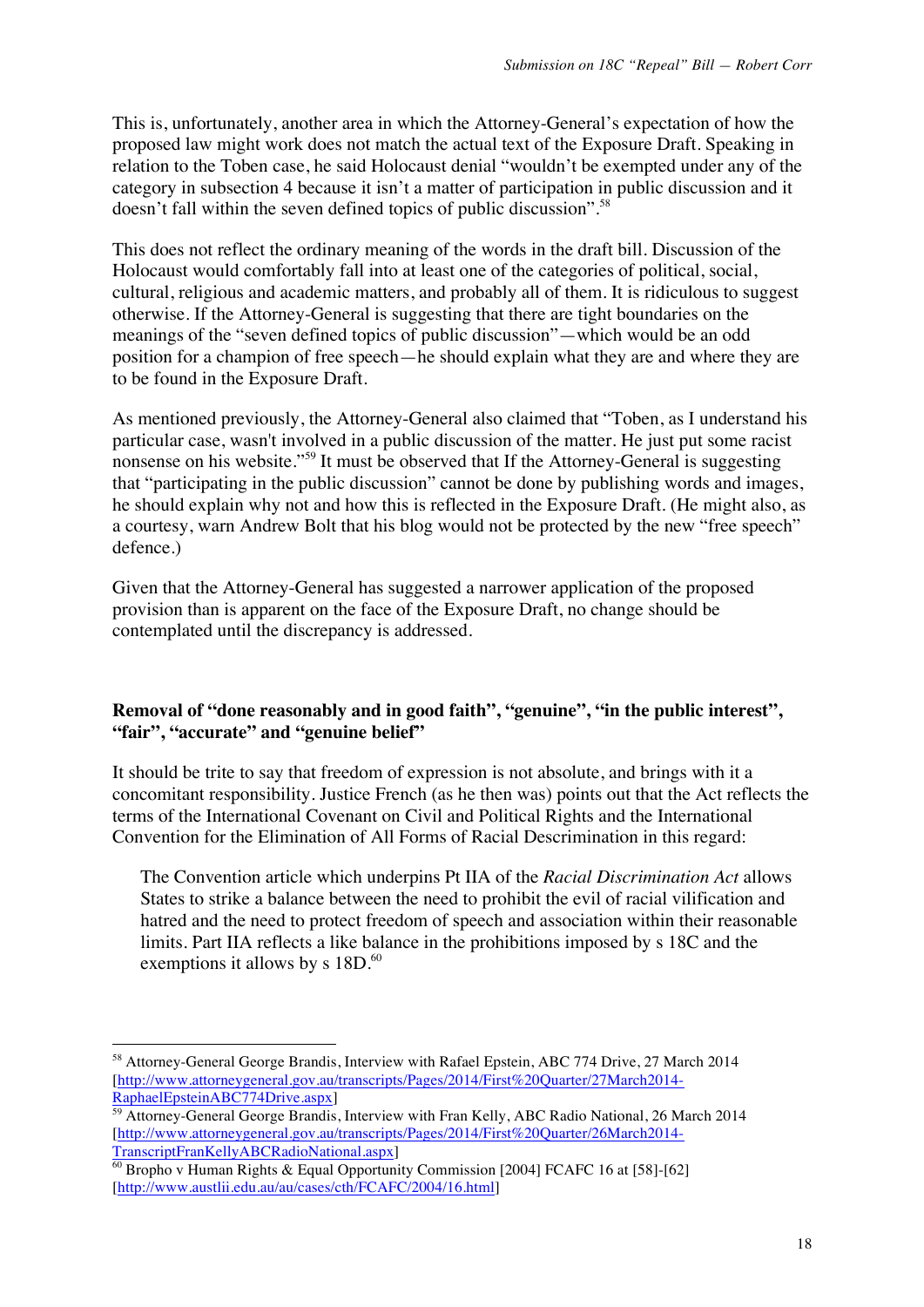The inclusion of qualifiers like "reasonably and in good faith" in section 18D ensures that the Act protects free speech, but not where it is exercised irresponsibly and in a way that causes harm to others.

This is the crux of the amended defence outlined in the Exposure Draft, as the lack of reasonableness and good faith excluded Andrew Bolt from relying on the section 18D defence,<sup>61</sup> and the legislation is aimed primarily at ensuring that the same case could not succeed in future. $62$ 

By stripping the Act of these qualifiers, the Exposure Draft makes no attempt at balance. Instead, freedom of speech trumps freedom from harm. It is difficult to imagine any example of speech that would not be protected. Daniel Meyerowitz-Katz observes:

Unlike 18D or defamation defences such as 'fair comment', the proposed provision does not require any degree of factual accuracy or reasonableness in order for an act to be exempt. Consequently, any communication at all which purports to be a part of a public discussion on essentially any issue would be exempt. In virtually all previous decisions under 18C, the respondent could have claimed to have been engaging in public discussion on one of the included categories.

For example, in *Clarke v Nationwide News*, commenters on the perthnow.com.au website could claim they were making comments in the course of public discussion over whether the people of Perth were 'fed up of' the crime, drunkenness and bad behaviour of Aboriginal Australians, and whether or not Aboriginal Australians could behave themselves at their children's funerals. This is of no real value to public life in Australia, but is nevertheless a public discussion of social issues.<sup>63</sup>

It is worth observing that even the new "vilification"—that is, speech that causes fear of physical harm—would be protected by the new defence, as long as the comments were made in public discussion on almost any conceivable topic. The Criminal Code provisions outlawing "urging violence against groups" only apply where the intention is that violence will be used (proved beyond reasonable doubt), not where the publisher is reckless as to the risk.<sup>64</sup> Shrill campaigns aimed at creating racial tensions would be protected, even if that meant that ethnic minorities felt unsafe in their homes. Likewise, calls for "Aussies" to take unspecified action against foreign landlords would be protected, even if they led to bricks being thrown through windows.

Again, the Attorney-General appears to be unaware of the breadth of these changes. Responding to a question about Toben's Holocaust denial, he said: "in certain circumstances

!!!!!!!!!!!!!!!!!!!!!!!!!!!!!!!!!!!!!!!!!!!!!!!!!!!!!!!

[http://www.austlii.edu.au/au/cases/cth/FCA/2011/1103.html]

<sup>64</sup> *Criminal Code 1995* (Cth), sections 80.2A & 80.2B

<sup>61</sup> *Eatock v Bolt* [2011] FCA 1103 at [424]-[427] & [440]

 $62$  Although the Attorney-General insists that there are "other cases", he has been unable to identify any: see for example Attorney-General George Brandis, Interview with David Speers, Sky News, 25 March 2014 [http://www.attorneygeneral.gov.au/transcripts/Pages/2014/First%20Quarter/25March2014DavidSpeersSkyNew s.aspx]

<sup>63</sup> Meyerowitz-Katz, "Exposure draft of the Freedom of Speech (Repeal of S. 18C) Bill 2014: Initial Analysis", Australia-Israel Jewish Affairs Council, 25 March 2014 [http://aijac.org.au/news/article/exposure-draft-of-thefreedom-of-speech-repeal-o]

<sup>[</sup>http://www.comlaw.gov.au/Details/C2014C00151/Html/Volume\_1#\_Toc384131831]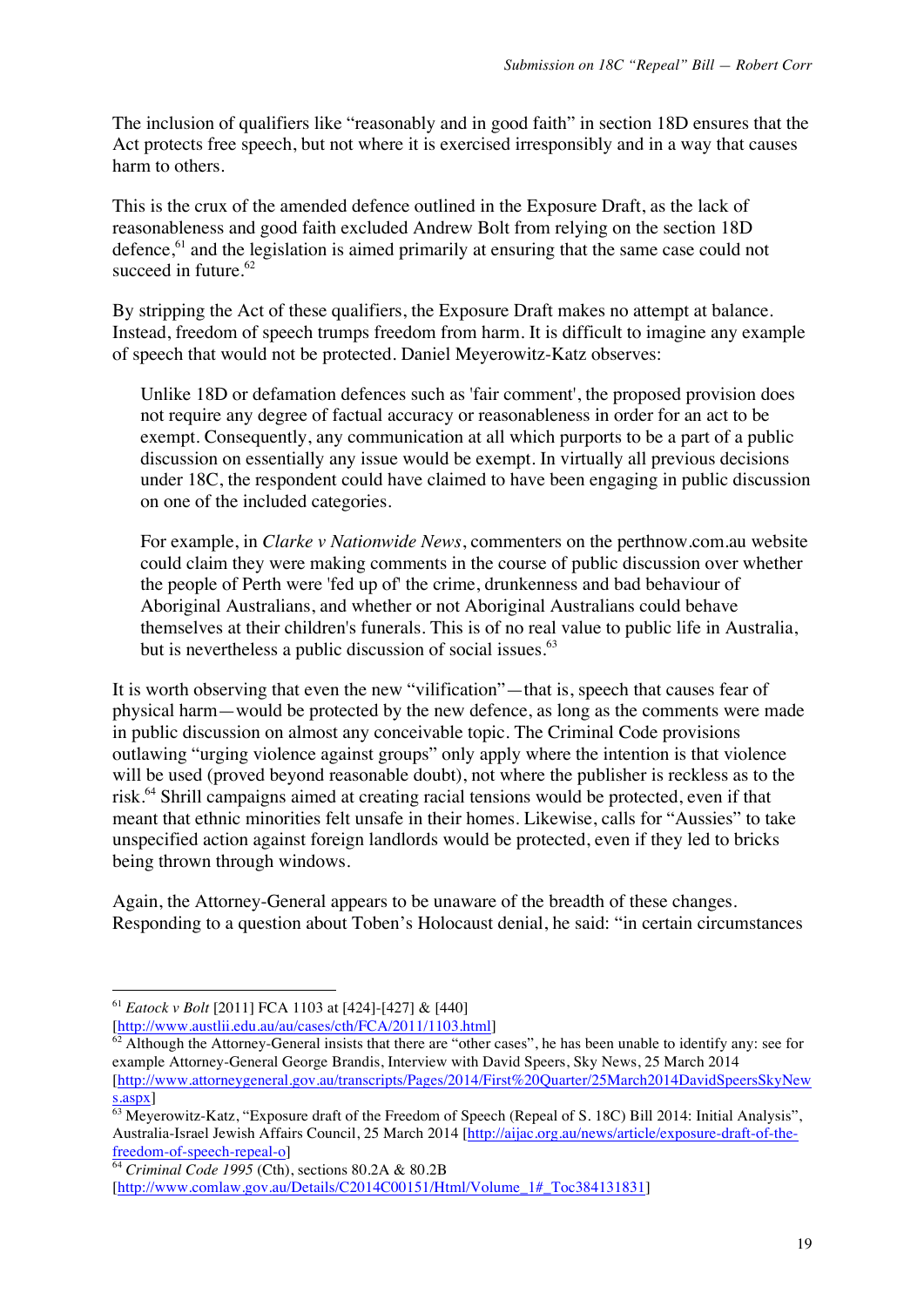conduct like that might constitute vilification. It all depends on how it's expressed."<sup>65</sup> That is simply untrue; the removal of "good faith", "reasonableness" and the other qualifiers means that the mode of expression does not affect whether the comment attracts the free speech defence.

Similarly, in another interview:

*Speers:* If I was to write an article in the name of science and say, white people are scientifically smarter or better therefore it's okay to physically intimidate by their colour, is not against…?

*Attorney-General:* No because that would violate the intimidation provision.

*Speers:* Not because, it's exempted in that last clause isn't it because it's involving scientific discussion?

*Attorney-General:* It would have to be a bona fide participation in public debate.

"Bona fide" is the Latin for "good faith". This requirement has been explicitly removed in the Exposure Draft. The interview continued:

### *Speers:* [inaudible]

*Attorney-General:* Well, no, because they way in which this is written is to strike the balance between those areas which are properly matters of public discussion and those areas in which are prohibited – namely vilification and intimidation.

This is another clear misrepresentation of the proposal. Subsection (1) makes vilification and intimidation unlawful, but subsection (4) states that "this section does not apply to [communications made] in the course of participating in the public discussion". There is no requirement that the contribution to public discussion be fair, accurate, reasonable, made in good faith or in the public interest. These qualifications would all be stripped from the Act. Any speech, all speech, made even superficially in the course of public discussion, would absolutely trump the prohibition on racial vilification.

The Attorney-General's expectation of how the law would operate, balancing the prohibition on racial abuse against freedom of speech in the course of legitimate public discussion, is better achieved by the existing legislation.

# **Removal of protection for "artistic work"**

!!!!!!!!!!!!!!!!!!!!!!!!!!!!!!!!!!!!!!!!!!!!!!!!!!!!!!!

The Exposure Draft's proposed defence removes protection for "the performance, exhibition or distribution of an artistic work". Instead, it restricts protection to "the public discussion of any… artistic… matter". According to this logic, King Billy Cokebottle, a horrendously racist blackface character that was nevertheless protected by section 18D(a), would not be protected by the amended Act. However, an article discussing and endorsing the racist

<sup>65</sup> Attorney-General George Brandis, Interview with Alan Jones, 2GB, 26 March 2014 [http://www.attorneygeneral.gov.au/transcripts/Pages/2014/First%20Quarter/26March2014- TranscriptAlanJones2GB.aspx]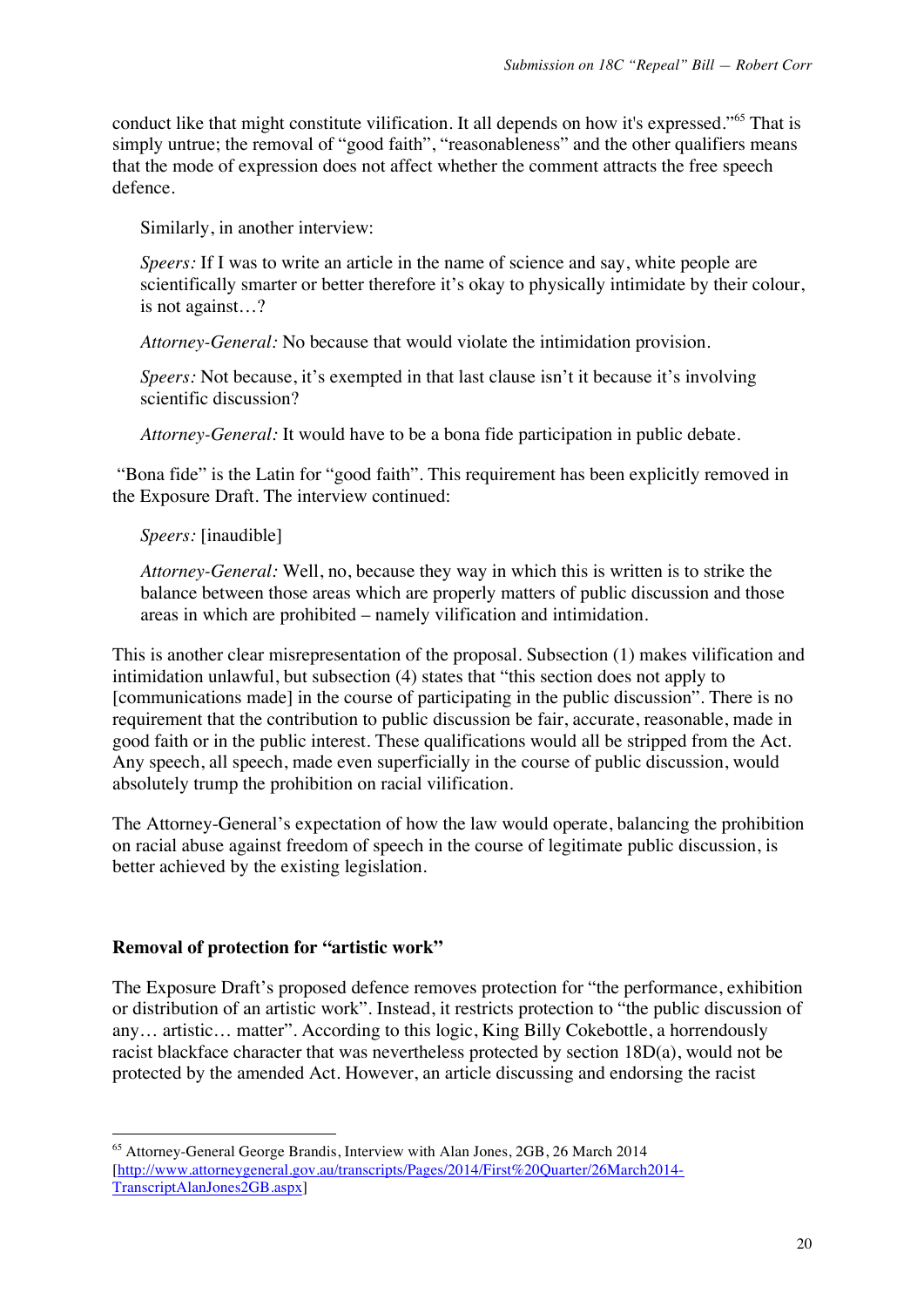stereotypes conveyed by the character would be protected by the new subsection (4). This is surely an oversight that reflects the hasty drafting process.

|  |  | Repeal of section 18B relating to acts done for multiple reasons |
|--|--|------------------------------------------------------------------|
|  |  |                                                                  |

| <b>Current provision</b>                                                                                                                                                              | <b>Exposure Draft provision</b> |
|---------------------------------------------------------------------------------------------------------------------------------------------------------------------------------------|---------------------------------|
| 18B. Reason for doing an act                                                                                                                                                          | [Repealed]                      |
| If:                                                                                                                                                                                   |                                 |
| an act is done for 2 or more reasons; and<br>(a)                                                                                                                                      |                                 |
| one of the reasons is the race, colour or national<br>(b)<br>or ethnic origin of a person (whether or not it is<br>the dominant reason or a substantial reason for<br>doing the act); |                                 |
| then, for the purposes of this Part, the act is taken to<br>be done because of the person's race, colour or<br>national or ethnic origin.                                             |                                 |

The proposed repeal of section 16B has not been explained by the Attorney-General. It is difficult to understand why it has been omitted from the Exposure Draft, as it is unrelated to "free speech" (the purported reason for amending the Act). There is no public controversy over provisions like section 18B. A provision in identical terms is found in section 18, which applies to Part II of the Act, prohibiting racial discrimination.<sup>66</sup> It does not extend to Part IIA, prohibiting offensive behaviour based on racial hatred, which is why section 18B was created. It is possible that the Attorney-General intends the racial vilification provision to be moved from Part IIA to Part II, which would render section 18B unnecessary, but there is no indication of this on the face of the Exposure Draft document.

Provisions of this nature are a standard part of anti-discrimination legislation. Identical formulations are found in:

- ! *Disability Discrimination Act 1992* (Cth), section 10
- ! *Anti-Discrimination Act 1977* (NSW), section 4A

Different statutory language with similar intent is found in:

- ! *Sex Discrimination Act 1984* (Cth), section 8
- ! *Anti-Discrimination Act 1992* (NT), subsection 20(3)
- *Equal Opportunity Act 1984* (SA), subsection 6(2)
- *Equal Opportunity Act 1984* (WA), section 5
- ! *Discrimination Act 1991* (ACT), subsection 4A(2)
- ! *Anti-Discrimination Act 1991* (Qld), subsection 10(4)
- *Equal Opportunity Act 2010* (Vic), subsection 8(2)(b)
- ! *Racial and Religious Tolerance Act 2001* (Vic), subsection 9(2)
- ! *Anti-Discrimination Act 1998* (Tas), subsection 14(3)(a)

<sup>66</sup> *Racial Discrimination Act 1975* (Cth), section 18 [http://www.austlii.edu.au/au/legis/cth/consol\_act/rda1975202/s18.html]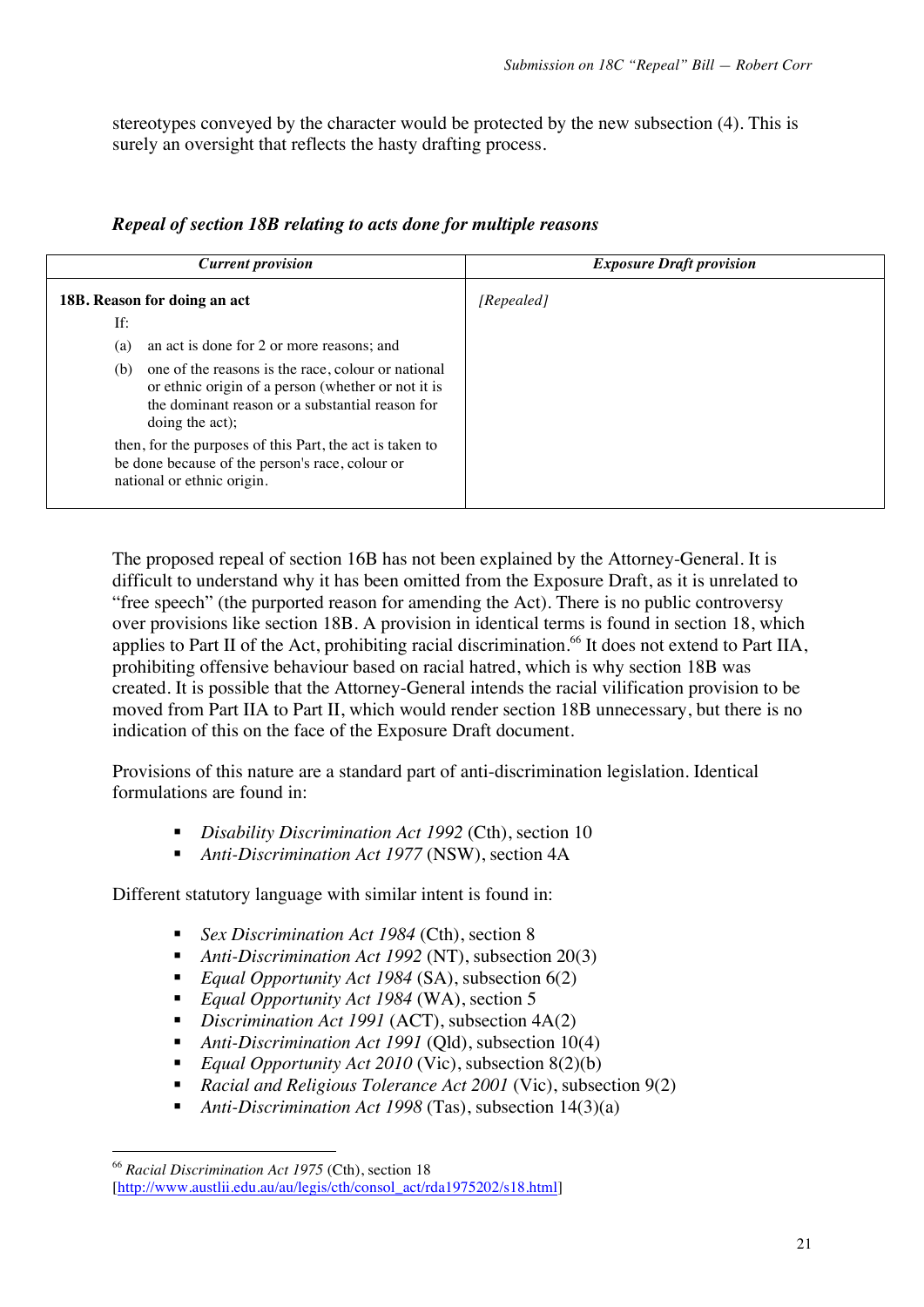In relation to the provision in the WA *Equal Opportunity Act*, Justice Kirby explained the rationale for such provisions:

The object of the Act is to exclude the unlawful and discriminatory reasons from the relevant conduct. This is because such reasons can infect that conduct with prejudice and irrelevant or irrational considerations which the Act is designed to prevent. Because persons, faced with allegations of discrimination, genuinely or otherwise, assert multiple and complex reasons — and because affirmative proof of an unlawful reason is often  $difficult$  — the Act has simplified the task for the decision-maker. It is enough that it be shown that the doing of the act was 'by reason' or 'on the ground' of the particular matter in the sense that the unlawful consideration was included in the alleged discriminator's reasons or grounds. It must be a real 'reason' or 'ground'. It is not enough to show that it was a trivial or insubstantial one. But once it is shown that the unlawful consideration truly played a causative part in the decision of the alleged discriminator, that is sufficient to attract a remedy under the  $Act.^{67}$ 

This does not mean that any connection with a racial aspect attracts sanction under the Act. The racial component must be a real causative factor. For example, in *Korzcak v Commonwealth*, Commissioner Innes held that "race was a factor in the work environment" and that "Mr Korzcak's accent might have provided the opportunity for abuse", but he nevertheless concluded that "race or national origin" was not a substantial cause of the teasing; rather it was "a result of personality differences and a juvenile gang mentality."<sup>68</sup>

However, removing section 18B would create an almost insurmountable hurdle, even where cases involve quite serious racial abuse. For example, in *Campbell v Kirstenfeldt*, vicious racial abuse arose in disputes over "cuttings from overhanging vines", "the activities of her cat", and "collecting dry sticks to make a fire".<sup>69</sup> Despite the use of the strongest racial epithets, it is impossible to say that racial animosity was the only reason for the abuse, and in the absence of section 18B there may be no redress.

Similarly, in *McMahon v Bowman*, the case was summarised as follows:

It is alleged by the applicant that after his children hit a ball from their property into the neighbouring property owned by the respondent that the respondent made a series of racially offensive remarks addressed to the occupants of the applicant's house and made further remarks addressed to the applicant himself when the applicant walked over the respondent's property to retrieve the ball.<sup>70</sup>

Again, in the absence of section 18B it would be impossible to say that the abuse was motivated by the applicant's race rather than by the inconvenience of a ball being hit into the respondent's property. Removing the "multiple causes" provision from the Act would create an unreasonable hurdle that would prevent the victims of racial vilification obtaining justice.

Consistent with other parts of the Act and with other anti-discrimination legislation, section 18B should be retained in its current form.

[http://www.austlii.edu.au/au/cases/cth/HREOCA/1999/29.html] <sup>69</sup> *Campbell v Kirstenfeldt* [2008] FMCA 1356 at [7]

<sup>67</sup> *IW v City of Perth* [1997] HCA 30 at [63] [http://www.austlii.edu.au/au/cases/cth/HCA/1997/30.html] <sup>68</sup> *Korczak v Commonwealth* [1999] HREOCA 29 at 8.4

<sup>[</sup>http://www.austlii.edu.au/au/cases/cth/FMCA/2008/1356.html]

<sup>70</sup> *McMahon v Bowman* [2000] FMCA 3 at [2] [http://www.austlii.edu.au/au/cases/cth/FMCA/2000/3.html]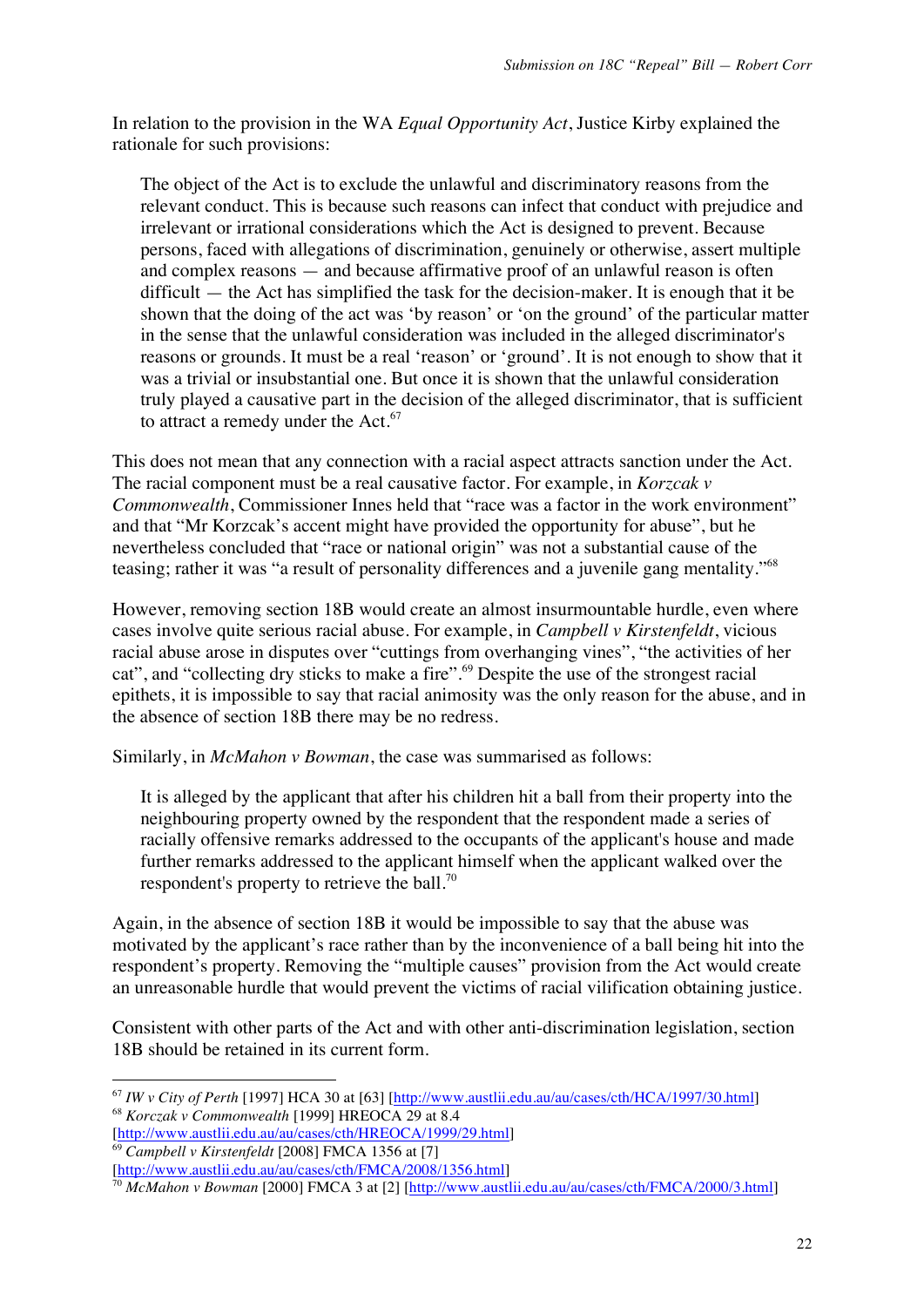|                                                                                                                                                                                                                      | <b>Current provision</b>                                                                                                    | <b>Exposure Draft provision</b> |
|----------------------------------------------------------------------------------------------------------------------------------------------------------------------------------------------------------------------|-----------------------------------------------------------------------------------------------------------------------------|---------------------------------|
|                                                                                                                                                                                                                      | <b>18E. Vicarious liability</b>                                                                                             | [Repealed]                      |
| (1)                                                                                                                                                                                                                  | Subject to subsection $(2)$ , if:                                                                                           |                                 |
|                                                                                                                                                                                                                      | an employee or agent of a person does an act in<br>(a)<br>connection with his or her duties as an employee<br>or agent; and |                                 |
|                                                                                                                                                                                                                      | the act would be unlawful under this Part if it<br>(b)<br>were done by the person;                                          |                                 |
|                                                                                                                                                                                                                      | this Act applies in relation to the person as if the<br>person had also done the act.                                       |                                 |
| Subsection (1) does not apply to an act done by an<br>(2)<br>employee or agent of a person if it is established that<br>the person took all reasonable steps to prevent the<br>employee or agent from doing the act. |                                                                                                                             |                                 |

# *Repeal of section 18E to remove vicarious liability*

The removal of the vicarious liability provision in section 18E is another unexplained component of the Exposure Draft. Like the "multiple causes" provision, a vicarious liability provision also exists in section 18A in relation to Part II of the Act, but there is no proposal to remove it. Vicarious liability is a standard feature of anti-discrimination legislation, and provisions can be found in the following legislation:

- ! *Disability Discrimination Act 1992* (Cth), section 123
- ! *Sex Discrimination Act 1984* (Cth), section 106
- *Anti-Discrimination Act 1977* (NSW), section 53
- *Anti-Discrimination Act 1992* (NT), section 105
- ! *Equal Opportunity Act 1984* (SA), section 91
- *Equal Opportunity Act 1984* (WA), section 161
- ! *Discrimination Act 1991* (ACT), section 121A
- ! *Anti-Discrimination Act 1991* (Qld), section 133
- ! *Equal Opportunity Act 2010* (Vic), sections 9 and 10
- ! *Racial and Religious Tolerance Act 2001* (Vic), sections 17 and 18
- ! *Anti-Discrimination Act 1998* (Tas), section 104

The intention of these provisions is to ensure that a culture of equal opportunity is established in organisations. The Tasmanian legislation conveys this through its construction:

### **104. Obligation of organisations**

- (1) An organisation is to ensure that
	- (a) its members, officers, employees and agents are made aware of the discrimination and prohibited conduct to which this Act relates; and …
	- (c) no member, officer, employee or agent of the organisation engages in, repeats or continues such conduct.
- (2) An organisation is to take reasonable steps to ensure that no member, officer, employee or agent of the organisation engages in discrimination or prohibited conduct.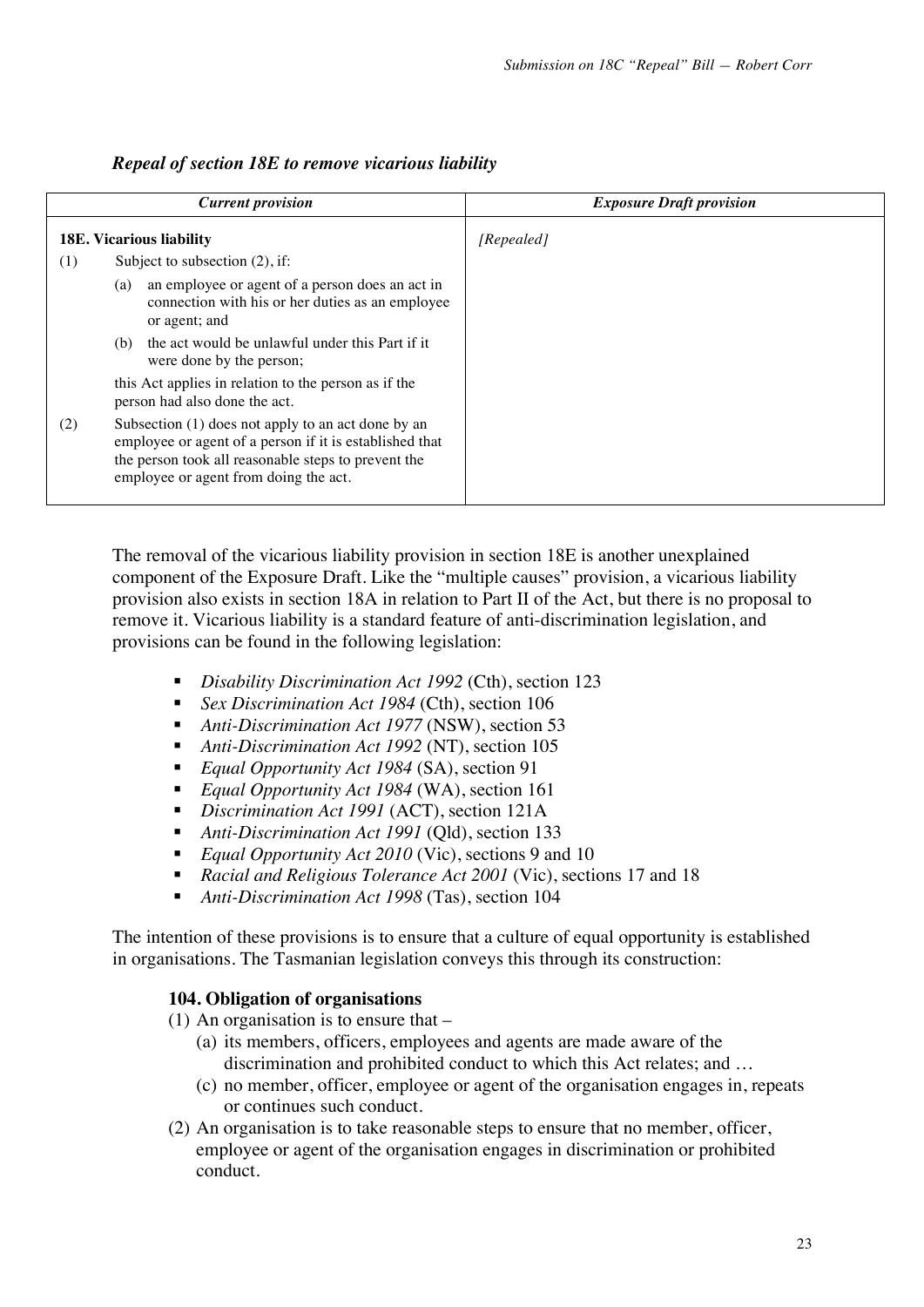(3) An organisation that does not comply with this section is liable for any contravention of this Act committed by any of its members, officers, employees and agents.

It is important to note that the vicarious liability provision in section 18E only applies to racially abusive conduct by an employee "in connection with his or her duties". The harm of racial abuse in this context is magnified by the implication that it is endorsed by an organisation or institution. It is for that reason that an obligation is imposed on organisations to implement strategies to prevent racial abuse, and to sanction it when it does occur.

Unfortunately, many incidents of racial abuse occur in workplaces. In *Rugema v Derkes*, the applicant was subjected to prolonged racial abuse by his manager, and the company took no action to prevent it even after complaints were made:

On 2 November he was transferred to the Rescroll Department and Mr Derkes became his acting supervisor. Mr Rugema alleges that between November 1995 and December 1995 Mr Rugema was subjected to racial abuse by Mr Derkes and taunted by Mr Derkes who called him "a black cunt", and "a fucking black lazy bastard", and "fucking black cunt". Mr Derkes also made "monkey" gestures to Mr Rugema. He claims that signs were displayed at work with racist comments such as "Whites are Superior".

Mr Rugema gave evidence that he complained to his managers whilst working in the Auto Department about the racial abuse to which he was subjected, but that nothing was done to stop the racial abuse to which he was subjected. He also complained about the racial abuse by Mr Derkes, but again, nothing was done to remedy the situation.

In November, 1995 Mr Derkes was transferred and was no longer Mr Rugema's immediate supervisor, however Mr Derkes still came into daily contact with Mr Rugema and the racial abuse continued, even after Mr Rugema had lodged the complaint to the Commission and last occurred on 5 February 1996 when Mr Rugema ceased work due to the continual abuse. $71$ 

Other cases raised similar issues:

- ! In *San v Dirluck Pty Ltd & Anor,* a woman working in a butcher's shop was subjected to a combination of racial abuse and sexual harassment. Comments like "That's right, fuck off ching chong, go back home" were made while other employees laughed. When she complained, a manager said "No", he didn't want to hear her side of the story, and "I don't want you here".
- ! In *Horman v Distribution Group*, a spare part interpreter at an automotive parts business was subjected to ongoing racial abuse. The office manager said "I can't stand wogs" and "I am finally getting rid of that fucking wog". Another employee called her a "half caste" and a "wog bitch". In addition, "The word 'wog' was entered in the time sheet next to the name of the Applicant."<sup>72</sup>

<sup>71</sup> *Rugema v Gadsten Pty Ltd & Derkes* [1997] HREOCA 34 [http://www.austlii.edu.au/au/cases/cth/HREOCA/1997/34.html]

<sup>72</sup> *Horman v Distribution Group* [2001] FMCA 52 at [10], [30]

<sup>[</sup>http://www.austlii.edu.au/au/cases/cth/FMCA/2001/52.html]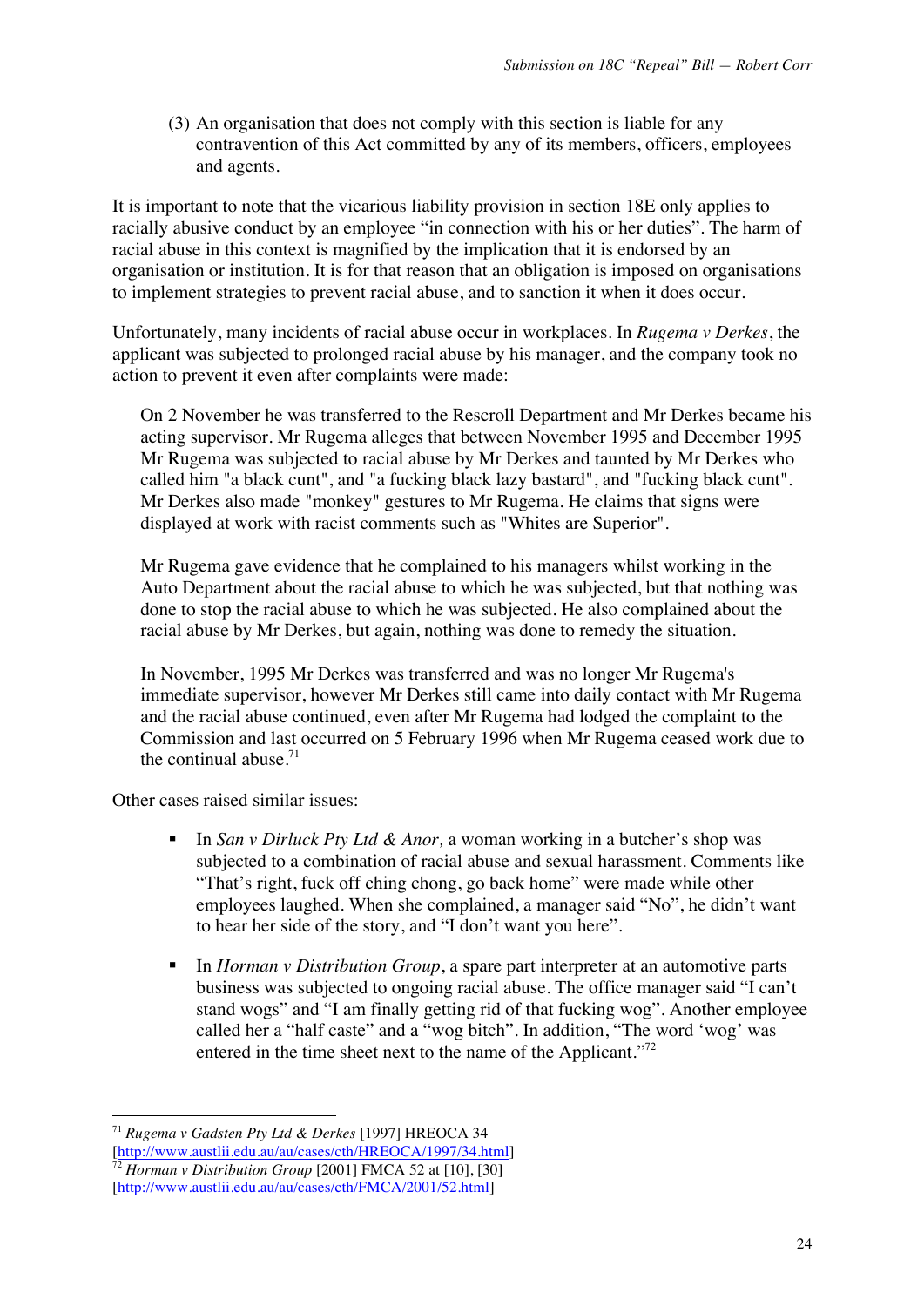It is clear in all of these cases that the problem was not the isolated conduct of an employee, but a culture that either actively encouraged or at the very least did not take seriously and did not attempt to address racial abuse in the workplace. It is entirely appropriate that organisations that fail to take reasonable steps to prevent racial abuse by their employees should be liable for the contraventions. Section 18E should be retained.

### *Other matters*

### **Title of the bill**

The proposed title does not accurately describe the content of the bill. A comparision of the existing and proposed provisions (see Appendix A) shows that it would be more accurate to say that sections 18C and 18D are amended, while sections 18B and 18E are repealed. The inclusion of "Freedom of Speech" in the title of the bill is misleading, especially when many of the changes (such as the repeal of sections 18B and 18E) are entirely unrelated to that issue. Furthermore, the bill amends only one Act, the *Racial Discrimination Act 1975*, but this is not apparent from the title of the bill.

The use of "freedom of speech" and "repeal of s 18C" in the title seems designed to appease the Institute of Public Affairs, who spent a great deal of money promoting the repeal of the provision, and who were upset that the government appeared likely to amend it instead. The government had promised to "repeal it in its current form", which is an unorthodox way to describe amending a law. The trend towards political naming of bills is to be deplored, and the weasel-words used in election commitments should not form the basis for the titles of legislation.

A more appropriate title would be the Racial Discrimination Amendment Bill 2014.

### **Numbering**

It is unclear how the Government intends the new provisions to be numbered. The Exposure Draft of the bill does not provide a section number. For the sake of clarity, and to aid the public, the legal profession and the judiciary in understanding the changes that have been made, the provisions of the bill should be numbered so as to match the existing sections that they amend. That is, subsections (1), (2) and (3) of the Exposure Draft should be numbered 18C(1), (2) and (3). Subsection (4) of the Exposure Draft should be numbered 18D.

### *Concluding comments*

In my view, there is no compelling rationale for change. Section 18C is not a threat to freedom of speech, and does not chill debate about racial issues—though it does require people to bear in mind their responsibility not to unduly harm people because of their race, colour, ethnic or national origin. In particular:

! There is no justification for removing protections against serious offence, insult, or humiliation.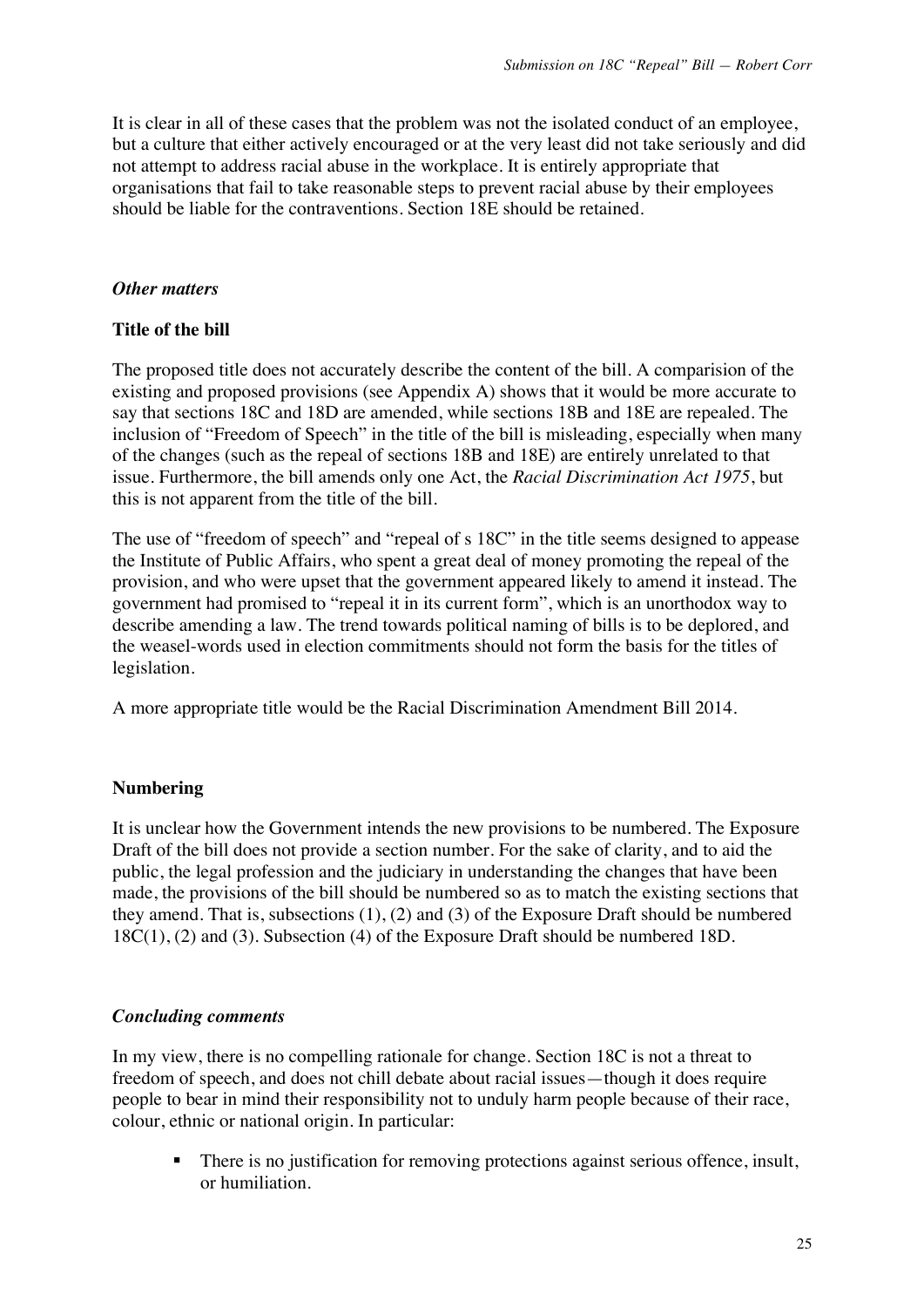- ! There is no justification for narrowing the definition of intimidation to exclude non-physical harm.
- ! There is no justification for removing "in all the circumstances".
- ! There is no justification for removing the reference to "some or all members of the group".
- ! There is no justification for changing the definition of "otherwise than in public" by repealing section 18C(3).
- ! There is no justification for moving away from the "reasonable victim" test that has applied since the provisions were first introduced.
- ! There is no justification for changing the "free speech" defence in section 18D, especially by removing important qualifiers that uphold the responsibility not to exercise freedom of expression in a way that causes undue harm.
- ! There is no justification for removing protection for the performance of artistic works.
- ! There is no justification for altering the treatment of acts that are done for 2 or more reasons including because of a person's race, colour, or ethnic or national origin.
- ! There is no justification for removing vicarious liability.

Nevertheless, there are some minor aspects of the Attorney-General's proposal that, while not urgent, would improve the existing legislation by providing further clarity:

- ! Judicial decisions limiting "offence, insult, humiliation, and intimidation" to acts likely to have "profound or serious effects" should be codified in section 18C.
- ! Vilification should be added to the list of proscribed conduct, but it should be defined consistently with State legislation.

A proposed draft bill consistent with these submissions is attached for your reference.

Robert Corr

9 April 2014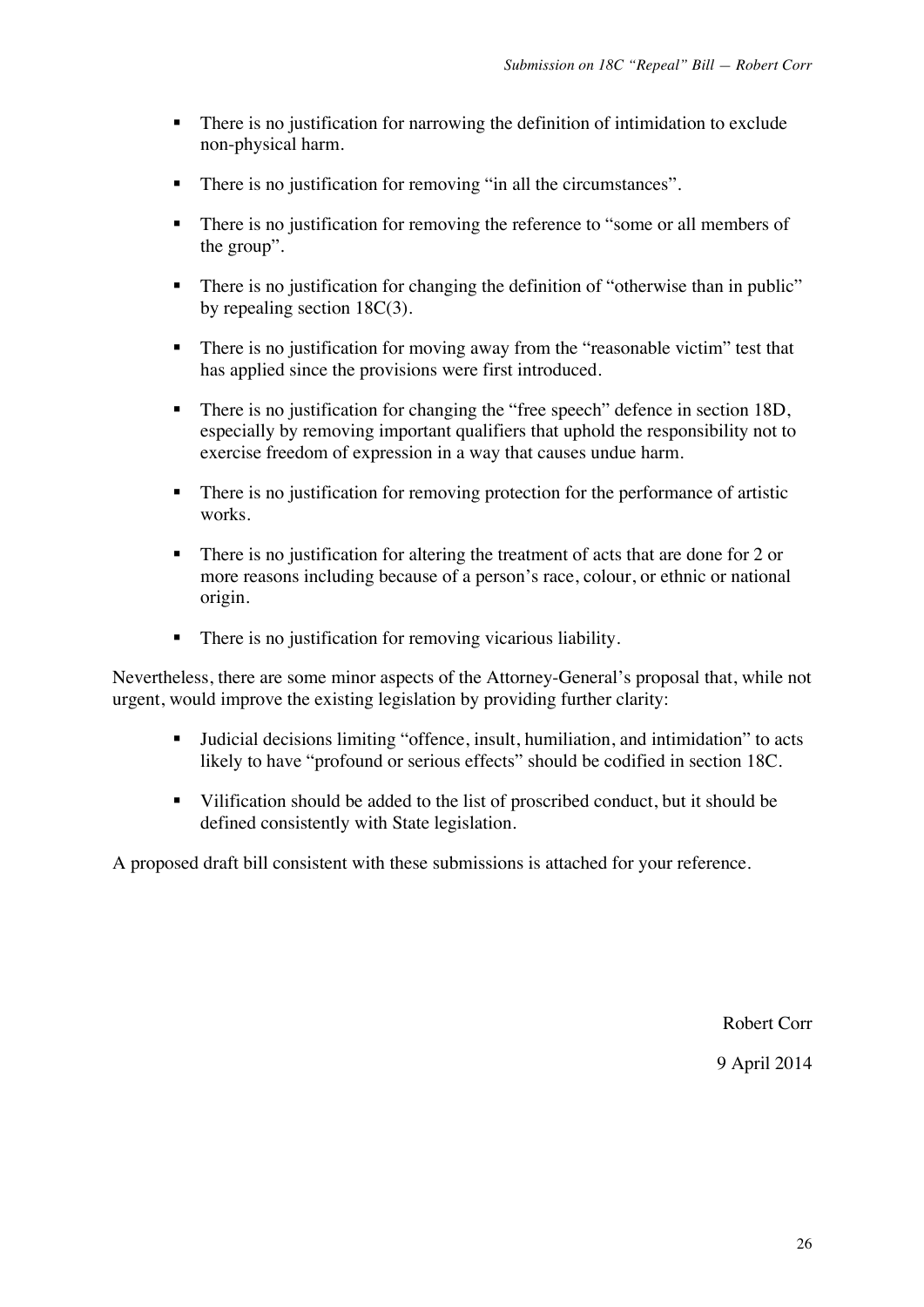| <b>Current provision</b> |                                                                                                                                                                                                                                                                                                                                                                                                                                                                                                                                     | <b>Exposure Draft provision</b>                                                                                                                                                                                                                                                                                                                                                                                                                                                                                                                                                                                                                                                                                        |  |
|--------------------------|-------------------------------------------------------------------------------------------------------------------------------------------------------------------------------------------------------------------------------------------------------------------------------------------------------------------------------------------------------------------------------------------------------------------------------------------------------------------------------------------------------------------------------------|------------------------------------------------------------------------------------------------------------------------------------------------------------------------------------------------------------------------------------------------------------------------------------------------------------------------------------------------------------------------------------------------------------------------------------------------------------------------------------------------------------------------------------------------------------------------------------------------------------------------------------------------------------------------------------------------------------------------|--|
|                          | 18C. Offensive behaviour because of race, colour or<br>national or ethnic origin                                                                                                                                                                                                                                                                                                                                                                                                                                                    |                                                                                                                                                                                                                                                                                                                                                                                                                                                                                                                                                                                                                                                                                                                        |  |
| (1)<br>Text              | It is unlawful for a person to do an act, otherwise<br>than in private, if:<br>(a) the act is reasonably likely, in all the<br>circumstances, to offend, insult, humiliate or<br>intimidate another person or a group of<br>people; and<br>the act is done because of the race, colour or<br>(b)<br>national or ethnic origin of the other person<br>or of some or all of the people in the group.                                                                                                                                  | (1)<br>It is unlawful for a person to do an act, otherwise<br>than in private, if:<br>(a) the act is reasonably likely:<br>to vilify another person or a group<br>(i)<br>of persons; or<br>to intimidate another person or a<br>(ii)<br>group of persons, and<br>the act is done because of the race, colour<br>(b)<br>or national or ethnic origin of that person<br>or that group of persons.<br>(2)<br>For the purposes of this section:<br>vilify means to incite hatred against a<br>(a)<br>person or a group of persons;<br>intimidate means to cause fear of physical<br>(b)<br>harm:<br>(i)<br>to a person; or<br>to the property of a person; or<br>(ii)<br>to the members of a group of<br>(iii)<br>persons. |  |
| (2)<br>(3)               | For the purposes of subsection $(1)$ , an act is<br>taken not to be done in private if it:<br>(a) causes words, sounds, images or writing to<br>be communicated to the public; or<br>(b) is done in a public place; or<br>(c) is done in the sight or hearing of people<br>who are in a public place.<br>In this section:<br>"public place" includes any place to which<br>the public have access as of right or by<br>invitation, whether express or implied and<br>whether or not a charge is made for<br>admission to the place. | [Repealed]                                                                                                                                                                                                                                                                                                                                                                                                                                                                                                                                                                                                                                                                                                             |  |
| [No equivalent]          |                                                                                                                                                                                                                                                                                                                                                                                                                                                                                                                                     | (3)<br>Whether an act is reasonably likely to have the<br>effect specified in sub-section $(1)(a)$ is to be<br>determined by the standards of an ordinary<br>reasonable member of the Australian<br>community, not by the standards of any<br>particular group within the Australian<br>community.                                                                                                                                                                                                                                                                                                                                                                                                                     |  |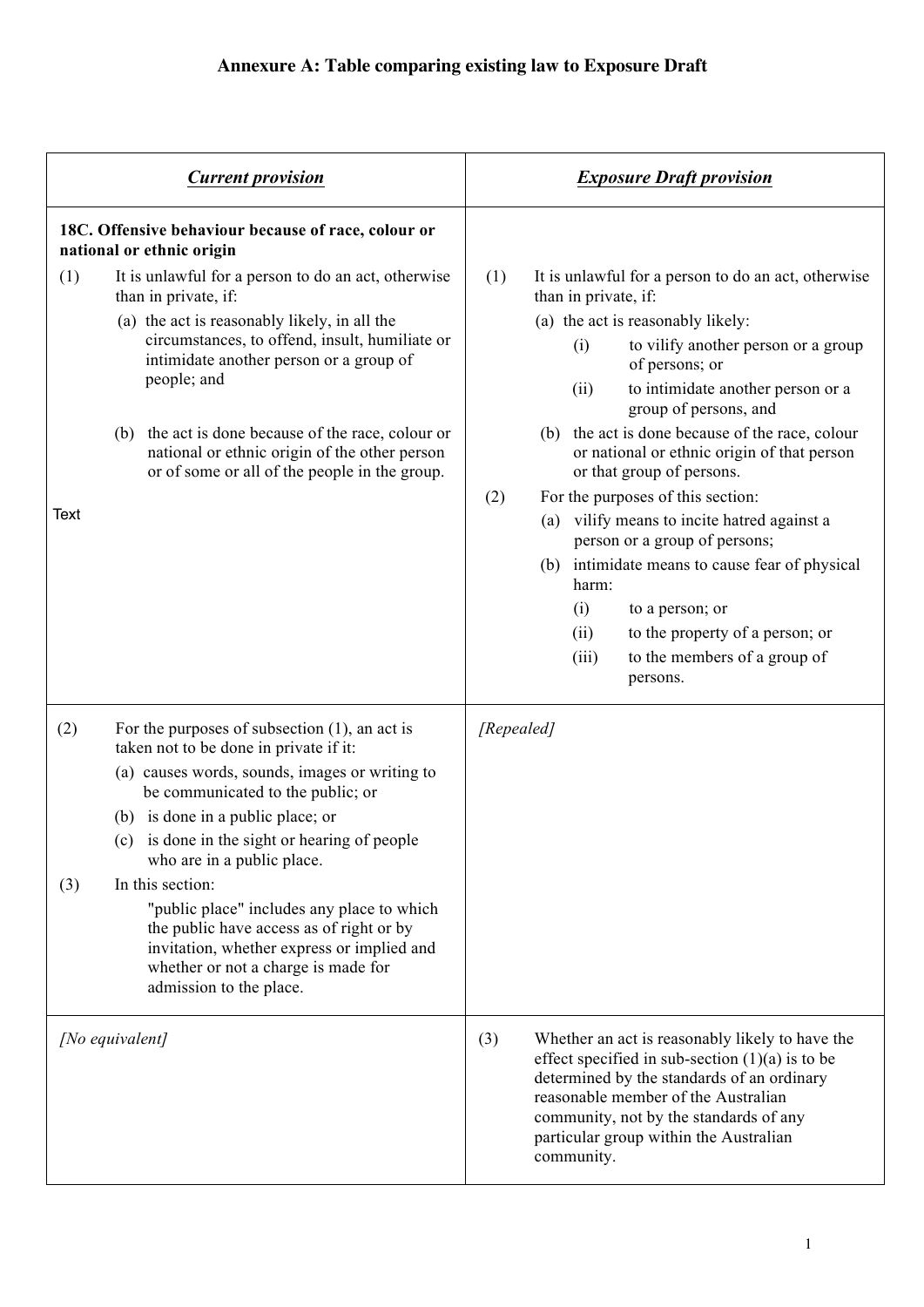| <b>Current provision</b> |                                                                                                                                                                                                                                                                                                   |                                                                                                                                                                                                                 |                                                                                                                                                                                                | <b>Exposure Draft provision</b>                                                     |                                                                                                                                                                                                       |  |
|--------------------------|---------------------------------------------------------------------------------------------------------------------------------------------------------------------------------------------------------------------------------------------------------------------------------------------------|-----------------------------------------------------------------------------------------------------------------------------------------------------------------------------------------------------------------|------------------------------------------------------------------------------------------------------------------------------------------------------------------------------------------------|-------------------------------------------------------------------------------------|-------------------------------------------------------------------------------------------------------------------------------------------------------------------------------------------------------|--|
|                          | 18D. Exemptions<br>Section 18C does not render unlawful anything<br>said or done reasonably and in good faith:<br>(a) in the performance, exhibition or<br>distribution of an artistic work; or                                                                                                   |                                                                                                                                                                                                                 |                                                                                                                                                                                                |                                                                                     | This section does not apply to words, sounds,<br>(4)<br>images or writing spoken, broadcast, published<br>or otherwise communicated in the course of<br>participating in the public discussion of any |  |
|                          |                                                                                                                                                                                                                                                                                                   | (b) in the course of any statement, publication,<br>discussion or debate made or held for any<br>genuine academic, artistic or scientific<br>purpose or any other genuine purpose in the<br>public interest; or |                                                                                                                                                                                                | political, social, cultural, religious, artistic,<br>academic or scientific matter. |                                                                                                                                                                                                       |  |
|                          |                                                                                                                                                                                                                                                                                                   |                                                                                                                                                                                                                 | (c) in making or publishing:                                                                                                                                                                   |                                                                                     |                                                                                                                                                                                                       |  |
|                          |                                                                                                                                                                                                                                                                                                   | (i)                                                                                                                                                                                                             | a fair and accurate report of any<br>event or matter of public interest; or                                                                                                                    |                                                                                     |                                                                                                                                                                                                       |  |
|                          |                                                                                                                                                                                                                                                                                                   | (ii)                                                                                                                                                                                                            | a fair comment on any event or<br>matter of public interest if the<br>comment is an expression of a<br>genuine belief held by the person<br>making the comment.                                |                                                                                     |                                                                                                                                                                                                       |  |
|                          | 18B. Reason for doing an act                                                                                                                                                                                                                                                                      |                                                                                                                                                                                                                 |                                                                                                                                                                                                |                                                                                     | [Repealed]                                                                                                                                                                                            |  |
|                          | If:<br>(a) an act is done for 2 or more reasons; and                                                                                                                                                                                                                                              |                                                                                                                                                                                                                 |                                                                                                                                                                                                |                                                                                     |                                                                                                                                                                                                       |  |
|                          | (b) one of the reasons is the race, colour or<br>national or ethnic origin of a person<br>(whether or not it is the dominant reason or<br>a substantial reason for doing the act);<br>then, for the purposes of this Part, the act is taken<br>to be done because of the person's race, colour or |                                                                                                                                                                                                                 |                                                                                                                                                                                                |                                                                                     |                                                                                                                                                                                                       |  |
|                          | national or ethnic origin.                                                                                                                                                                                                                                                                        |                                                                                                                                                                                                                 |                                                                                                                                                                                                |                                                                                     |                                                                                                                                                                                                       |  |
| 18E. Vicarious liability |                                                                                                                                                                                                                                                                                                   |                                                                                                                                                                                                                 |                                                                                                                                                                                                | [Repealed]                                                                          |                                                                                                                                                                                                       |  |
| (1)                      |                                                                                                                                                                                                                                                                                                   |                                                                                                                                                                                                                 | Subject to subsection $(2)$ , if:<br>(a) an employee or agent of a person does an act<br>in connection with his or her duties as an<br>employee or agent; and                                  |                                                                                     |                                                                                                                                                                                                       |  |
|                          |                                                                                                                                                                                                                                                                                                   |                                                                                                                                                                                                                 | (b) the act would be unlawful under this Part if<br>it were done by the person;                                                                                                                |                                                                                     |                                                                                                                                                                                                       |  |
|                          |                                                                                                                                                                                                                                                                                                   |                                                                                                                                                                                                                 | this Act applies in relation to the person as if the<br>person had also done the act.                                                                                                          |                                                                                     |                                                                                                                                                                                                       |  |
| (2)                      |                                                                                                                                                                                                                                                                                                   | doing the act.                                                                                                                                                                                                  | Subsection (1) does not apply to an act done by<br>an employee or agent of a person if it is<br>established that the person took all reasonable<br>steps to prevent the employee or agent from |                                                                                     |                                                                                                                                                                                                       |  |